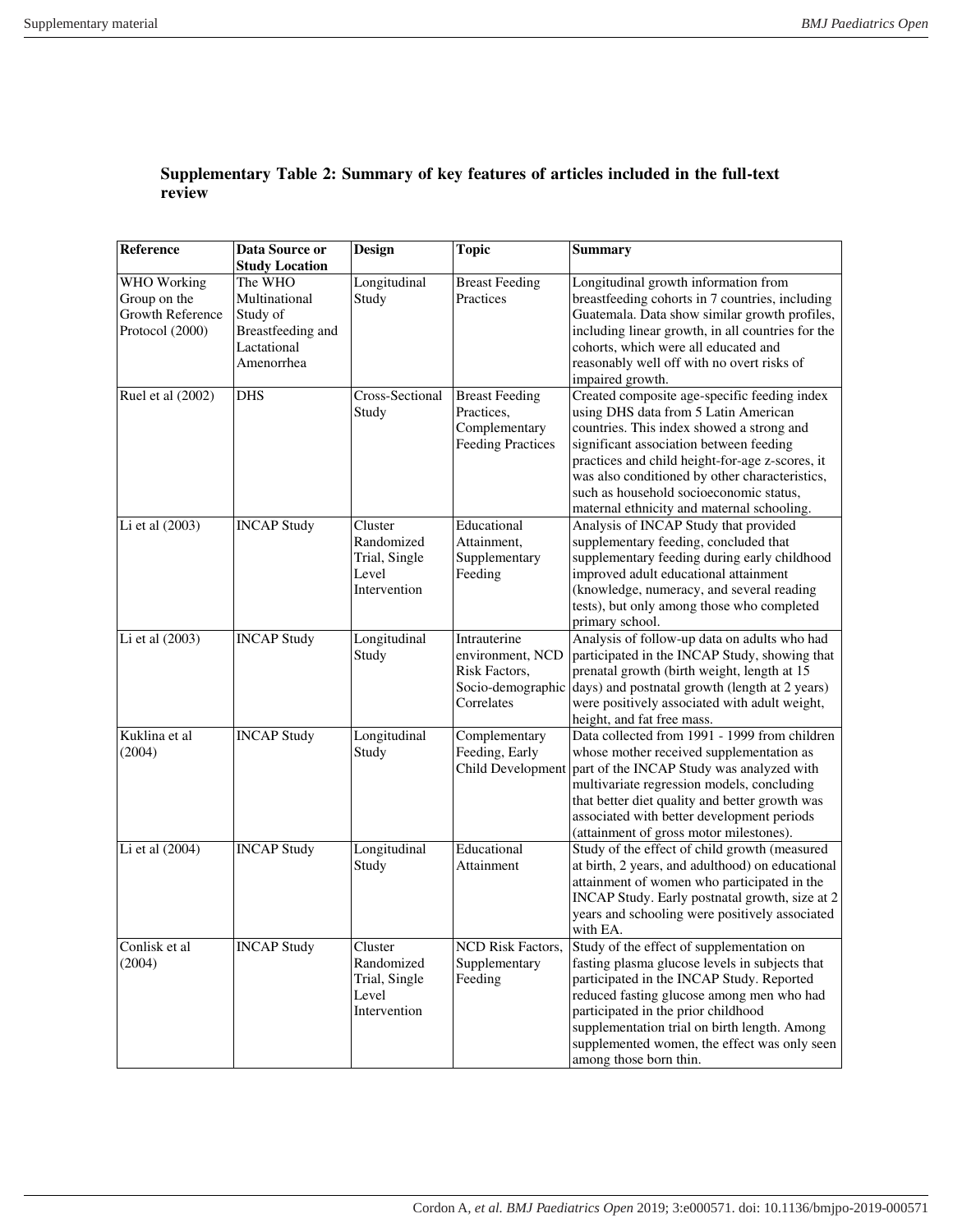| Stein et al (2004)          | <b>INCAP Study</b>                | Longitudinal<br>Study                                           | Supplementary<br>Feeding,<br>Intergenerational<br>Effects                      | This study assessed the growth up to 36<br>months of both mothers and their children for<br>mothers who had participated in the INCAP<br>Study. They found a positive correlation<br>between length of mother and child at the same<br>age, children grew faster than their mothers,<br>and children of mothers who had been in the<br>supplementation group grew faster.                                                                     |
|-----------------------------|-----------------------------------|-----------------------------------------------------------------|--------------------------------------------------------------------------------|-----------------------------------------------------------------------------------------------------------------------------------------------------------------------------------------------------------------------------------------------------------------------------------------------------------------------------------------------------------------------------------------------------------------------------------------------|
| Kuklina et al<br>(2006)     | <b>INCAP Study</b>                | Longitudinal<br>Study                                           | Complementary<br>Feeding, Early<br>Child Development                           | Data collected from 1991 - 1999 from children<br>whose mother received supplementation as<br>part of the INCAP Study was analyzed, finding<br>the birth height-for-age Z-score score a<br>significant predictor of motor development and<br>neurodevelopmental delay even after<br>adjustment for postnatal growth.                                                                                                                           |
| Sereebutra et al<br>(2006)  | <b>Urban Community</b><br>Setting | Cross-Sectional<br>Study                                        | <b>Infection-Nutrition</b><br>Interaction, Socio-<br>demographic<br>Correlates | Cross-sectional study assessing children (aged<br>30-80 months) in a suburban community close<br>to Guatemala City. Illiteracy of primary<br>caretaker and household size with more than 4<br>children were important predictors of stunting.<br>Giardia lamblia infection was not correlated<br>with stunting.                                                                                                                               |
| Stein et al (2006)          | <b>INCAP Study</b>                | Cluster<br>Randomized<br>Trial, Single<br>Level<br>Intervention | <b>NCD Risk Factors,</b><br>Obesity                                            | Follow-up of the INCAP Study cohort, divided<br>into urban and rural groups, to measure<br>incidence of metabolic syndrome (body mass<br>index, fasting glucose, blood pressures, low<br>density lipoprotein cholesterol concentration<br>and blood lipid concentration). Concluded that<br>nutritional supplementation interventions are<br>unlikely to increase the risk for cardiovascular<br>disease and may be beneficial in some cases. |
| Schooley et al<br>(2007)    | <b>Rural Community</b><br>Setting | Qualitative<br>study                                            | Behavior Change,<br>Implementation<br>Science                                  | A literature review on the use of the Positive<br>Deviance/Hearth methodology to instill social<br>and behavioral change in health areas,<br>including child malnutrition. Discusses<br>qualitative data from Project Concern<br>International's use of Positive Deviance<br>methods with Maya families with<br>malnourished children in rural Guatemala.                                                                                     |
| Stein et al (2007)          | <b>INCAP Study</b>                | Longitudinal<br>Study                                           | <b>NCD Risk Factors,</b><br>Obesity                                            | Prospective study of the association between<br>prenatal and postnatal growth with adult BMI,<br>studying adults that participated as children in<br>the INCAP Study. An increase in BMI<br>between ages 3-7 had a stronger positive<br>association with adult percentage of body fat<br>and abdominal circumference, and an increase<br>in length prior to 3 years with fat-free mass.                                                       |
| Van de Poel et al<br>(2007) | <b>DHS</b>                        | Cross-Sectional<br>Study                                        | Socio-demographic<br>Correlates                                                | The study documents the magnitude of rural-<br>urban disparities in child nutritional status and<br>under 5 mortality across 47 developing<br>countries. Stunting is more common in rural<br>areas, but this disparity largely disappears after<br>adjusting for socioeconomic status and other<br>demographic correlates.                                                                                                                    |
| Hoddinott et al<br>(2008)   | <b>INCAP Study</b>                | Cluster<br>Randomized                                           | Economic<br>Productivity                                                       | An economic study of adults (aged 25-42<br>years) between 2002 and 2004 who had been                                                                                                                                                                                                                                                                                                                                                          |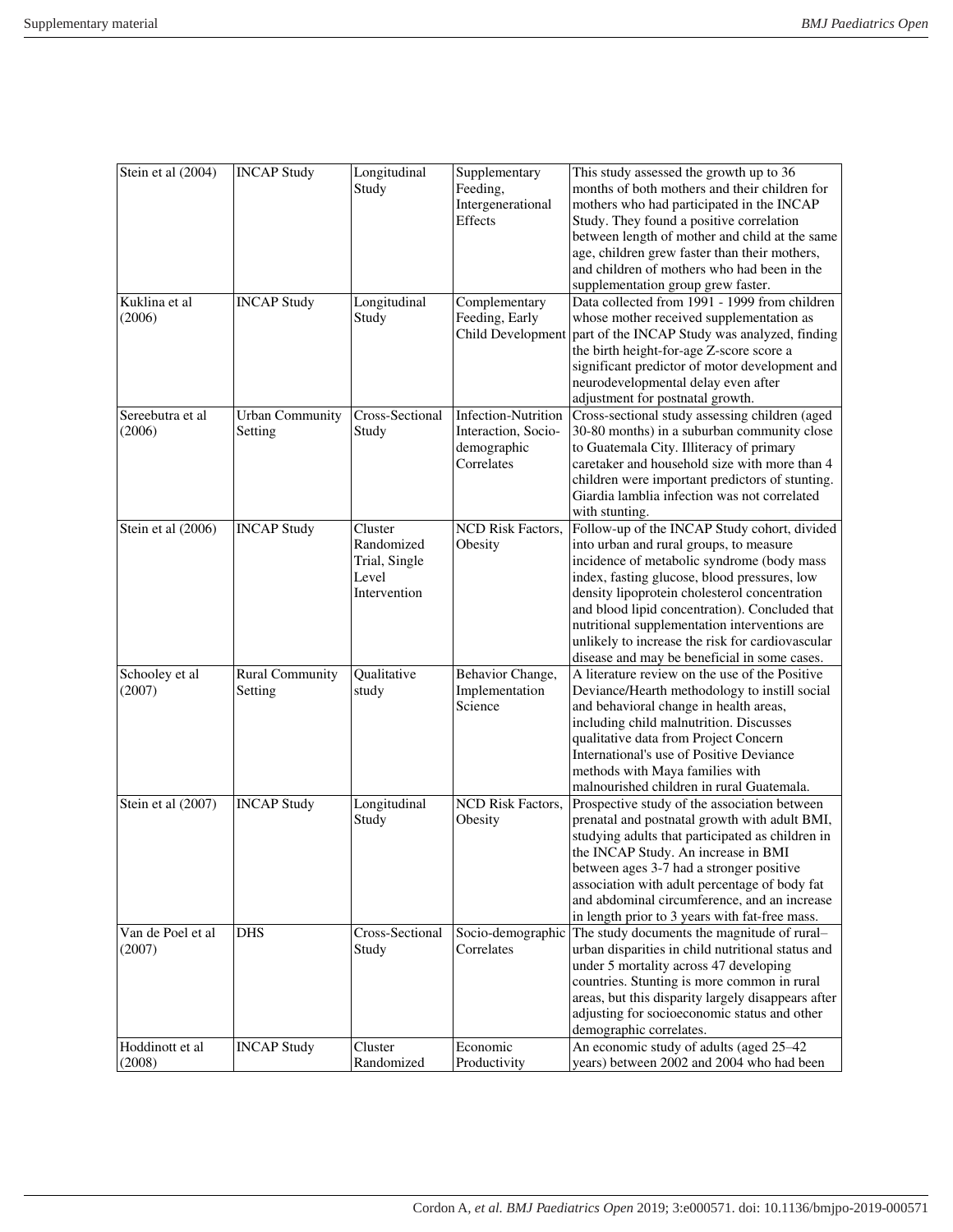|                                  |                        | Trial, Single   |                   | enrolled as children in the INCAP study during  |
|----------------------------------|------------------------|-----------------|-------------------|-------------------------------------------------|
|                                  |                        | Level           |                   | 1969-77; concluded that supplementary           |
|                                  |                        | Intervention    |                   | feeding in men before 3 years of age was        |
|                                  |                        |                 |                   | associated with higher hourly wages (a 46%      |
|                                  |                        |                 |                   | increase in average wages).                     |
| Victora et al (2008) INCAP Study |                        | Metanalysis     | Educational       | Metanalysis of cohort data from Brazil,         |
|                                  |                        |                 | Attainment,       | Guatemala (INCAP study), India, the             |
|                                  |                        |                 | Economic          | Philippines, and South Africa; presenting a     |
|                                  |                        |                 | Productivity, NCD | strong association between maternal and child   |
|                                  |                        |                 | Risk Factors,     | undernutrition (including stunting) with        |
|                                  |                        |                 |                   | educational attainment and economic             |
|                                  |                        |                 | Obesity           |                                                 |
|                                  |                        |                 |                   | productivity and for early stunting with final  |
|                                  |                        |                 |                   | attained height. Evidence for associations      |
|                                  |                        |                 |                   | between stunting and adult BMI, blood           |
|                                  |                        |                 |                   | pressure, and serum glucose were less strong.   |
| Stein et al (2008)               | <b>INCAP Study</b>     | Cluster         | Educational       | Authors administered tests of reading           |
|                                  |                        | Randomized      | Attainment,       | comprehension and abstract reasoning to adults  |
|                                  |                        | Trial, Single   | Supplementary     | who had participated in the INCAP Study;        |
|                                  |                        | Level           | Feeding           | concluding that adults who had received         |
|                                  |                        | Intervention    |                   | supplementary feeding as children performed     |
|                                  |                        |                 |                   | better.                                         |
| Stein et al (2008)               | <b>Urban Community</b> | Cross-Sectional | Obesity, Secular  | Analysis of a series of cross-sectional surveys |
|                                  | Setting                | Study           | Trend             | (1968-2007) on child growth administered in     |
|                                  |                        |                 |                   | the communities where the INCAP study was       |
|                                  |                        |                 |                   | conducted. Documented significant               |
|                                  |                        |                 |                   | improvements (73% to $21\%$ ) in the secular    |
|                                  |                        |                 |                   | trend for child stunting and stability in       |
|                                  |                        |                 |                   | children's BMI throughout the observed time     |
|                                  |                        |                 |                   | period.                                         |
| Bégin et al (2008)               | <b>Urban Community</b> | Individually    | Micronutrient     | Reports results from an individually            |
|                                  | Setting                | Randomized      | Supplementation   | randomized trial evaluating micronutrient and   |
|                                  |                        | Control Study,  |                   | dietary supplements containing bovine serum     |
|                                  |                        | Single Level    |                   | concentrate (immunoglobulins) versus multiple   |
|                                  |                        | Intervention    |                   | micronutrient powder. The multiple              |
|                                  |                        |                 |                   | micronutrient reduced rates of anemia, but no   |
|                                  |                        |                 |                   |                                                 |
|                                  |                        |                 |                   | other effects on growth from any of the         |
|                                  |                        |                 |                   | supplements were seen.                          |
| Bennett (2009)                   | <b>Rural Community</b> | Dissertation    | Community         | Uses the theoretical framework of a             |
|                                  | Setting                |                 | Perceptions,      | "syndemic" to examine stunting in a rural       |
|                                  |                        |                 | Implementation    | Maya community. Finds that improvements in      |
|                                  |                        |                 | Science           | classic intervention targets, like maternal     |
|                                  |                        |                 |                   | education, do not correlate well with           |
|                                  |                        |                 |                   | improvements in stunting. Highlights the need   |
|                                  |                        |                 |                   | to also address geographic isolation,           |
|                                  |                        |                 |                   | environmental and WASH infrastructure, and      |
|                                  |                        |                 |                   | inadequacy of subsistence agriculture to        |
|                                  |                        |                 |                   | provide food security.                          |
| Campos et al                     | <b>Urban Community</b> | Cross-Sectional | Double Burden of  | Cross-sectional assessment of a sample of       |
| (2009)                           | Setting                | Study           | Malnutrition      | school-age children in Guatemala, assessing     |
|                                  |                        |                 |                   | the double burden of malnutrition               |
|                                  |                        |                 |                   | (undernutrition/obesity). The prevalence of     |
|                                  |                        |                 |                   | stunting was 0.8% and more than 10% for         |
|                                  |                        |                 |                   | obesity.                                        |
| Maluccio et al                   | <b>INCAP Study</b>     | Cluster         | Educational       | Authors used data from the INCAP Study to       |
| (2009)                           |                        | Randomized      | Attainment,       | examine the effect of an early childhood        |
|                                  |                        | Trial, Single   |                   | nutritional intervention on adult educational   |
|                                  |                        |                 |                   |                                                 |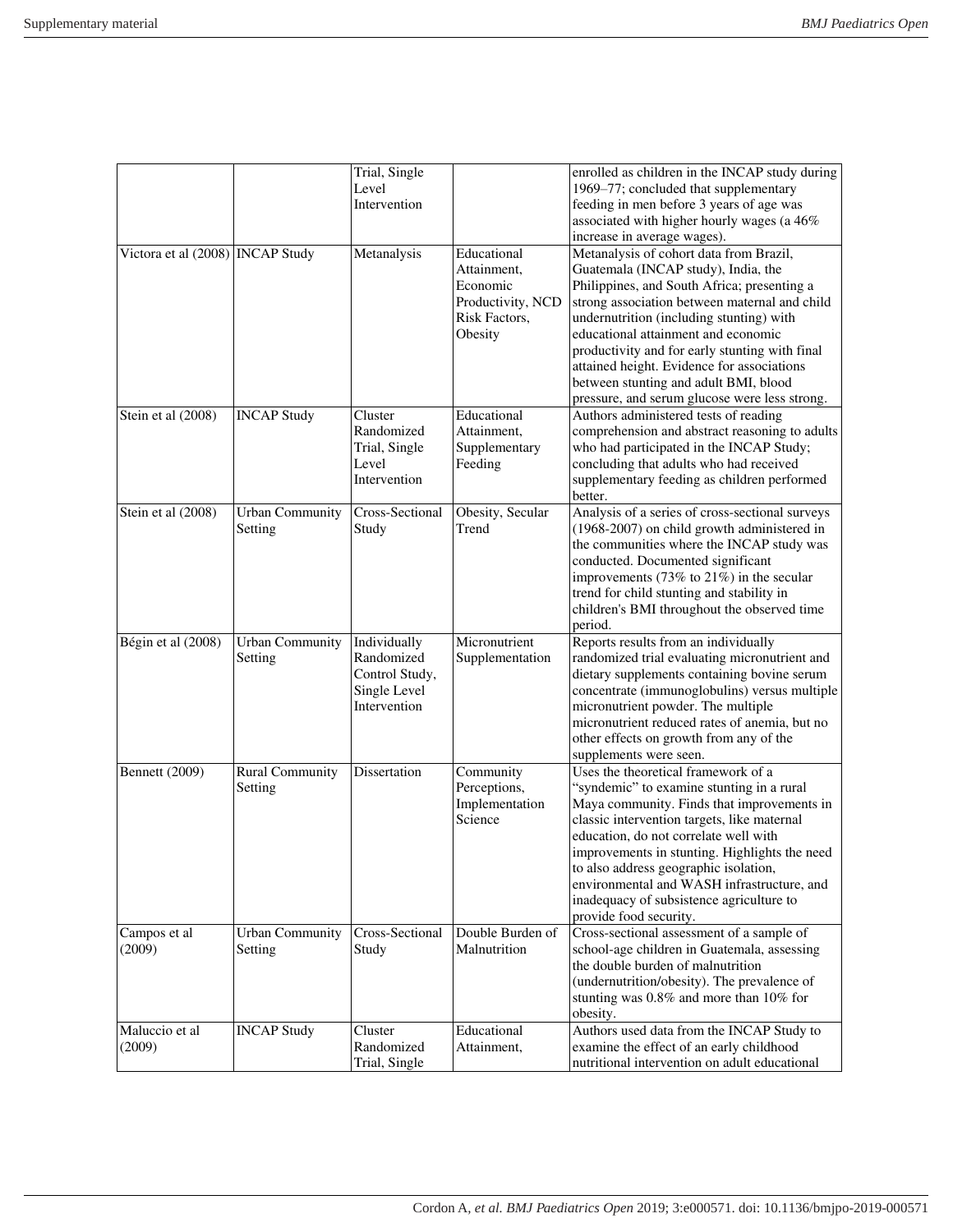| Behrman et al               | <b>INCAP Study</b>                         | Level<br>Intervention<br>Cluster                                             | Supplementary<br>Feeding<br>Intergenerational                                                            | outcomes, showing positive effects of<br>supplementation from $0$ to $3$ y on completed<br>grades (for women) and higher scores on<br>reading comprehension and nonverbal<br>cognitive ability (for women and men).<br>Authors examined the growth characteristics of                                                                                                                                                      |
|-----------------------------|--------------------------------------------|------------------------------------------------------------------------------|----------------------------------------------------------------------------------------------------------|----------------------------------------------------------------------------------------------------------------------------------------------------------------------------------------------------------------------------------------------------------------------------------------------------------------------------------------------------------------------------------------------------------------------------|
| (2009)                      |                                            | Randomized<br>Trial, Single<br>Level<br>Intervention                         | Effects,<br>Supplementary<br>Feeding                                                                     | children born to mothers who participated in<br>the INCAP study as children. The children of<br>women from intervention communities had<br>improved growth outcomes (including height-<br>for-age) compared to control.                                                                                                                                                                                                    |
| Martorell et al<br>(2010)   | <b>INCAP Study</b>                         | Longitudinal<br>Study                                                        | Educational<br>Attainment                                                                                | Authors used cohort data from Brazil,<br>Guatemala (INCAP study), India, Philippines,<br>and South Africa to re-analyze the impact of<br>stunting on educational attainment and<br>additionally explore the impact of birthweight<br>and postnatal weight gain. In adjusted models,<br>stunting at 2 years was associated with a 0.9-<br>year reduction in educational attainment and<br>increased risk of failing grades. |
| Mazariegos et al<br>(2010)  | <b>Rural Community</b><br>Setting          | Individually<br>Randomized<br>Control Study,<br>Single Level<br>Intervention | Agricultural<br>Practices,<br>Micronutrient<br>Supplementation                                           | An individually-randomized controlled trial<br>evaluating the impact on stunting of either<br>daily 5-mg zinc supplementation or low-<br>phytate corn in 6-12-month-old infants. No<br>effect was seen. Consumption of corn was low<br>in this age group.                                                                                                                                                                  |
| Stein et al (2010)          | <b>INCAP Study</b>                         | Longitudinal<br>Study                                                        | Catch-up growth                                                                                          | Authors used cohort data from Brazil,<br>Guatemala (INCAP study), India, the<br>Philippines, and South Africa; showing that<br>growth failure prior to 12 months was strongly<br>associated with final adult stature, with<br>variable evidence for catch-up growth later in<br>childhood.                                                                                                                                 |
| Lee et al $(2010)$          | National Living<br><b>Standards Survey</b> | Cross-Sectional<br>Study                                                     | Double Burden of<br>Malnutrition,<br>Correlates                                                          | Authors used nationally representative data to<br>describe the double burden of malnutrition<br>Socio-demographic (child stunting and maternal overweight);<br>which was found to be more evident in<br>indigenous households with low socio-<br>economic status and in mothers of low<br>statures.                                                                                                                        |
| Ramirez-Zea et al<br>(2010) | <b>INCAP Study</b>                         | Review                                                                       | Economic<br>Productivity,<br>Educational<br>Attainment, NCD<br>Risk Factors,<br>Supplementary<br>Feeding | This review article summarizes key findings<br>from the INCAP Study, including the impacts<br>of supplementary feeding on economic<br>productivity and educational attainment and<br>growth.                                                                                                                                                                                                                               |
| Carletto et al<br>(2010)    | <b>Rural Community</b><br>Setting          | Cross-Sectional<br>Study                                                     | Migration                                                                                                | Authors used a representative household<br>survey administered in a high-migration region<br>of Guatemala to show that migration is<br>associated with improvements in the height-<br>for-age and stunting status of children who<br>remain.                                                                                                                                                                               |
| Kac et al (2010)            | World Health<br>Organization               | Review                                                                       | Secular Trend                                                                                            | Summarizing World Health Organization data<br>on malnutrition in Latin America. Highlights<br>Guatemala, Nicaragua, Haiti, and Honduras as                                                                                                                                                                                                                                                                                 |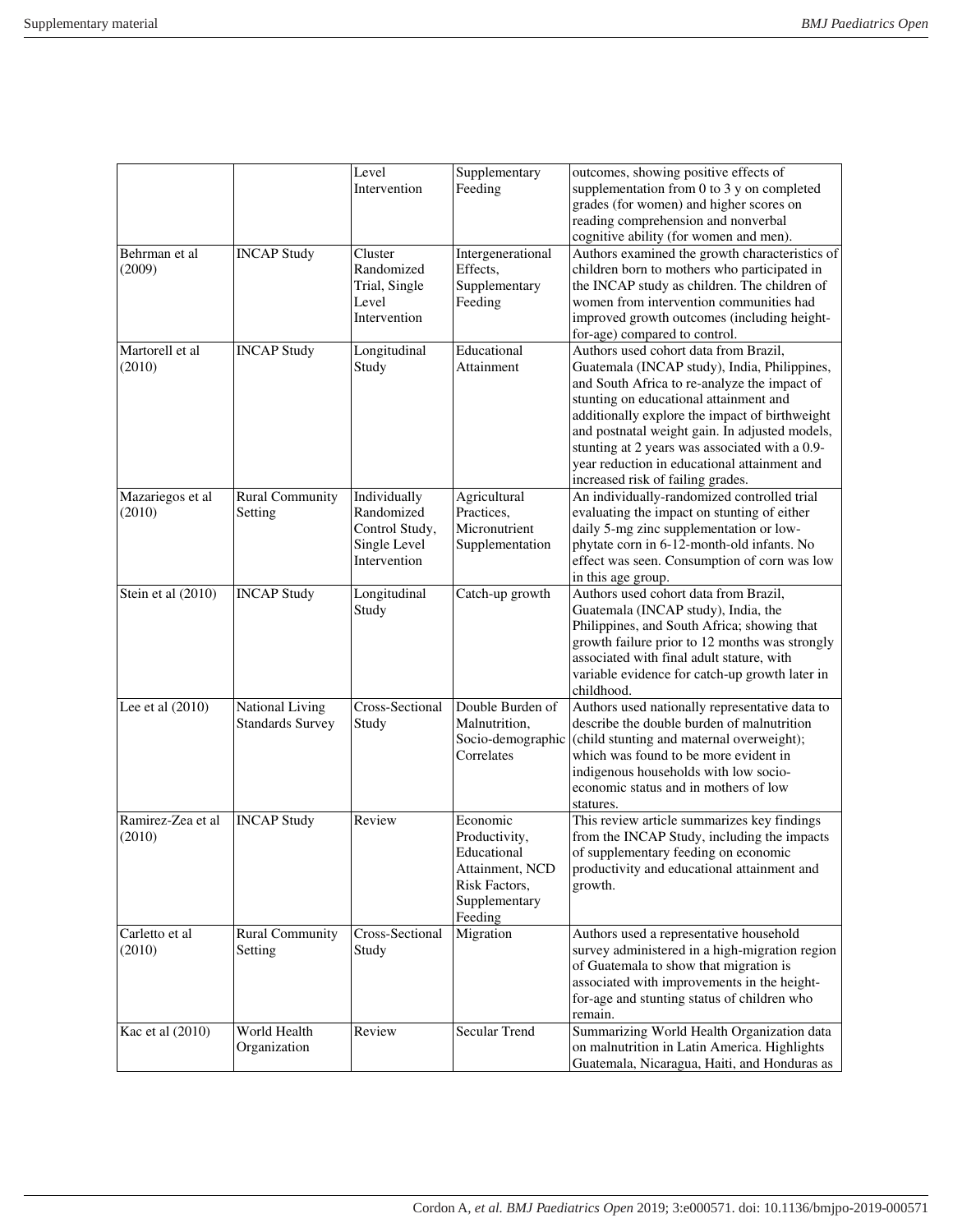|                                |                                                  |                 |                          | countries in the region with the worst child                                                  |
|--------------------------------|--------------------------------------------------|-----------------|--------------------------|-----------------------------------------------------------------------------------------------|
|                                |                                                  |                 |                          | growth indicators, including stunting                                                         |
| Graff et al (2010)             | <b>INCAP Study</b>                               | Longitudinal    | Women's Health           | Authors used data from the INCAP Study to                                                     |
|                                |                                                  | Study           |                          | assess the impact of childhood growth on                                                      |
|                                |                                                  |                 |                          | subsequent fertility outcomes in adult women.                                                 |
|                                |                                                  |                 |                          | Height at 2 years was positively associated                                                   |
|                                |                                                  |                 |                          | with an age delay of the first pregnancy and                                                  |
|                                |                                                  |                 |                          | fewer total children.                                                                         |
| Chary et al (2011)             | Rural Community                                  | Cross-Sectional | Behavior Change,         | Authors discussed 3 case studies of Mayan                                                     |
|                                | Setting                                          | Study           | Community                | families in rural Guatemala, in which they                                                    |
|                                |                                                  |                 | perceptions,             | explore the importance of male behaviors                                                      |
|                                |                                                  |                 | Gender differences       | towards the growth of children with stunting.                                                 |
| Krebs et al (2011)             | Global Network for                               | Cross-Sectional | Complementary            | Cross-sectional complementary feeding survey                                                  |
|                                | Women's and                                      | Study           | <b>Feeding Practices</b> | of 5- to 9-month old infants and 12- to 24-                                                   |
|                                | Children's Health                                |                 |                          | month-old toddlers conducted in Guatemala,                                                    |
|                                | Research                                         |                 |                          | Pakistan, Democratic Republic of the Congo,                                                   |
|                                |                                                  |                 |                          | and Zambia. Stunting prevalence was high in                                                   |
|                                |                                                  |                 |                          | all sites, and meat consumption was associated                                                |
|                                |                                                  |                 |                          | with a reduced risk for stunting.                                                             |
|                                |                                                  |                 |                          |                                                                                               |
| Krebs et al (2011)             | Global Network for Study Protocol<br>Women's and |                 | Complementary            | Study protocol for a cluster randomized trial to                                              |
|                                | Children's Health                                |                 | <b>Feeding Practices</b> | be conducted in Guatemala, Pakistan,                                                          |
|                                |                                                  |                 |                          | Democratic Republic of the Congo, and                                                         |
|                                | Research                                         |                 |                          | Zambia to evaluate the impact on stunting of                                                  |
|                                |                                                  |                 |                          | daily meat consumption (intervention) versus                                                  |
|                                |                                                  |                 |                          | fortified corn-soy blend (control).                                                           |
| Dewey et al (2011) INCAP Study |                                                  | Review          | Economic                 | Review of the impact of stunting on health,                                                   |
|                                |                                                  |                 | Productivity,            | educational and economic performance later in                                                 |
|                                |                                                  |                 | Educational              | life. Includes a review of data from the INCAP                                                |
|                                |                                                  |                 | Attainment,              | study discussing consequences of stunting over                                                |
|                                |                                                  |                 | Intergenerational        | a lifespan.                                                                                   |
|                                |                                                  |                 | Effects, NCD Risk        |                                                                                               |
|                                |                                                  |                 | Factors                  |                                                                                               |
| Fort et al (2012)              | <b>Rural Community</b>                           | Dissertation    | Implementation           | Examines the implementation of an innovative                                                  |
|                                | Setting                                          |                 | Science                  | primary care model focused on inclusive and                                                   |
|                                |                                                  |                 |                          | culturally appropriate care in a rural                                                        |
|                                |                                                  |                 |                          | indigenous health district. Finds that the model                                              |
|                                |                                                  |                 |                          | improved equity in access to care, health care                                                |
|                                |                                                  |                 |                          | utilization and vaccination. Both stunting and                                                |
|                                |                                                  |                 |                          | wasting remained very high, however, the                                                      |
|                                |                                                  |                 |                          | authors emphasized that multi-sectorial social                                                |
|                                |                                                  |                 |                          | programs and not just health system                                                           |
|                                |                                                  |                 |                          | strengthening are needed.                                                                     |
| Poder et al (2011)             | National Living                                  | Cross-Sectional | <b>WASH</b>              | This study uses nationally representative data                                                |
|                                | <b>Standards Survey</b>                          | Study           |                          | to show an important substitution effect for the                                              |
|                                |                                                  |                 |                          | poorest households receiving access to new                                                    |
|                                |                                                  |                 |                          | WASH technology, where access to                                                              |
|                                |                                                  |                 |                          | technology could paradoxically lead to                                                        |
|                                |                                                  |                 |                          | worsening stunting by diminishing household                                                   |
|                                |                                                  |                 |                          | spending on health.                                                                           |
| Krebs et al (2012)             | Global Network for Cluster                       |                 | Complementary            | Cluster randomized efficacy trial conducted in                                                |
|                                | Women's and                                      | Randomized      | Feeding                  | Guatemala, Pakistan, Democratic Republic of                                                   |
|                                | Children's Health                                |                 |                          | the Congo, and Zambia to evaluate the impact                                                  |
|                                | Research                                         | Trial, Single   |                          |                                                                                               |
|                                |                                                  | Level           |                          | on stunting of daily meat consumption                                                         |
|                                |                                                  | Intervention    |                          | (intervention) versus fortified corn-soy blend                                                |
|                                |                                                  |                 |                          |                                                                                               |
|                                |                                                  |                 |                          | (control), enrolling infants and toddlers from 6<br>to 18 months. Stunting increased over the |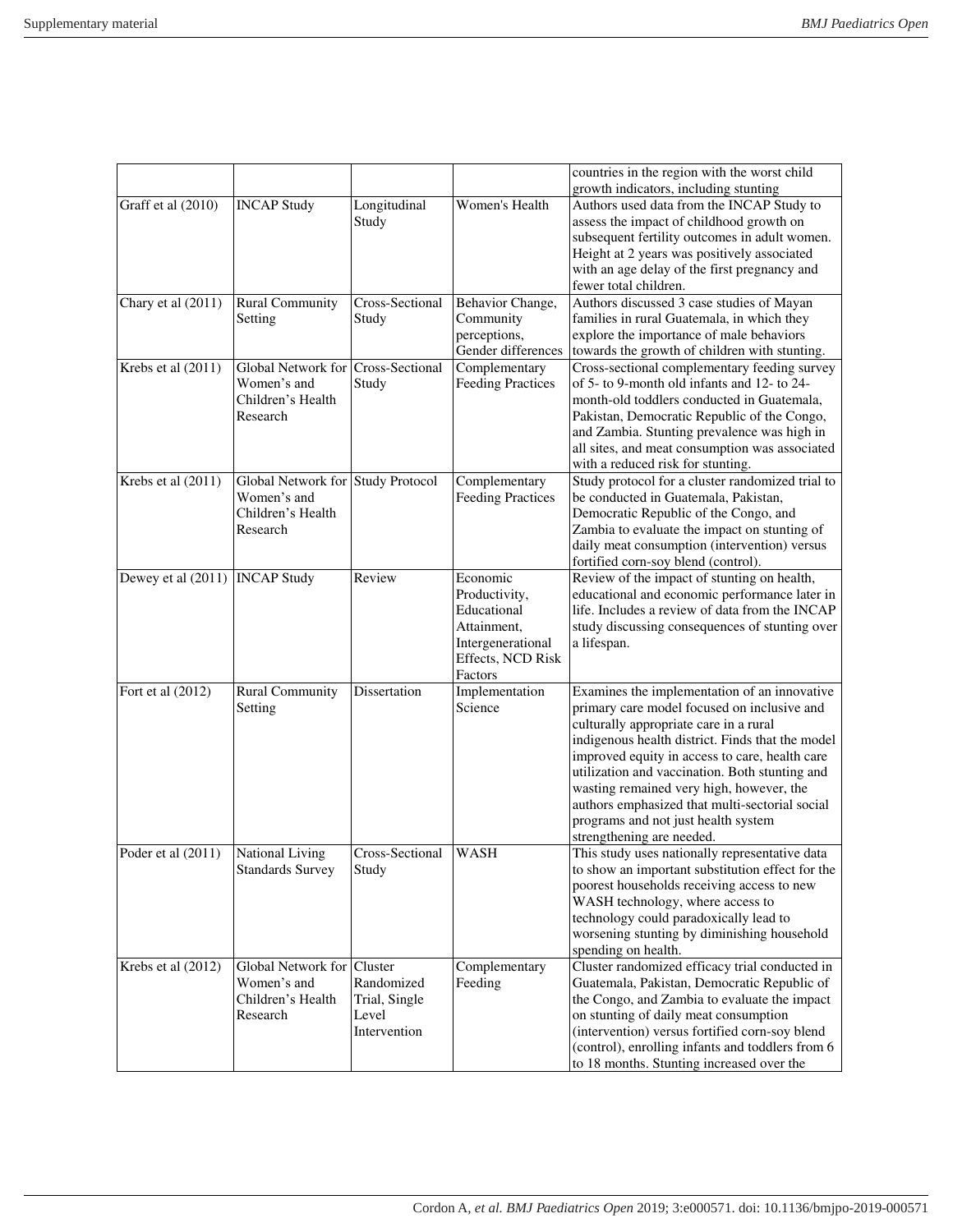|                    |                         |                 |                         | course of the trial in both arms, and there was                  |
|--------------------|-------------------------|-----------------|-------------------------|------------------------------------------------------------------|
|                    |                         |                 |                         | no difference in growth in the two arms.                         |
|                    |                         |                 |                         | Authors mention that the negative results                        |
|                    |                         |                 |                         | highlight the need for multi-level                               |
|                    |                         |                 |                         | interventions.                                                   |
|                    |                         | Cross-Sectional | Double Burden of        |                                                                  |
| Lee et al $(2012)$ | National Living         |                 |                         | Authors studied the relationship between a                       |
|                    | <b>Standards Survey</b> | Study           | Malnutrition,           | child with stunting, an overweight mother and                    |
|                    |                         |                 |                         | Socio-demographic their socioeconomic status. The results showed |
|                    |                         |                 | Correlates              | that the middle consumption quintile and                         |
|                    |                         |                 |                         | indigenous mothers are more likely to present                    |
|                    |                         |                 |                         | with a double burden of under- and over-                         |
|                    |                         |                 |                         | nutrition.                                                       |
| Pelletier et al    | Public Policy           | Qualitative     | Implementation          | Review of the implementation of nutrition                        |
| (2012)             | Documents               | Study           | Science, Policy         | policy initiatives in Bangladesh, Bolivia,                       |
|                    |                         |                 |                         | Guatemala, Peru and Vietnam. Guatemala                           |
|                    |                         |                 |                         | period review from 2006-2009. Conclusions                        |
|                    |                         |                 |                         | include that high-level political attention to                   |
|                    |                         |                 |                         | stunting is not sufficient to achieve change, it                 |
|                    |                         |                 |                         | requires sustained actions from mid-level                        |
|                    |                         |                 |                         |                                                                  |
|                    |                         |                 |                         | actors from ministries, policy entrepreneurs as                  |
|                    |                         |                 |                         | well as investments in frontline organizational                  |
|                    |                         |                 |                         | capacity.                                                        |
| Martorell et al    | <b>INCAP Study</b>      | Review          | Intergenerational       | Review of the intergenerational effects of                       |
| (2012)             |                         |                 | <b>Effects</b>          | stunting, including a mention of data from the                   |
|                    |                         |                 |                         | INCAP study. Authors discuss the possible                        |
|                    |                         |                 |                         | mechanisms of intergenerational effects on                       |
|                    |                         |                 |                         | linear growth.                                                   |
| Hambidge et al     | <b>Rural Community</b>  | Longitudinal    | Intergenerational       | Secondary analysis of data collected during the                  |
| (2012)             | Setting                 | Study           | Effects                 | course of an individually randomized trial.                      |
|                    |                         |                 |                         | Strong associations demonstrated between                         |
|                    |                         |                 |                         | maternal short stature and infant stunting status                |
|                    |                         |                 |                         | and height velocities.                                           |
|                    |                         |                 |                         |                                                                  |
| Martorell et al    | <b>DHS</b>              | Cross-Sectional | Socio-demographic       | One of the first studies to use DHS datasets to                  |
| (2012)             |                         | Study           | Correlates              | examine the impact of the new WHO growth                         |
|                    |                         |                 |                         | standards on prevalence estimates for stunting                   |
|                    |                         |                 |                         | and wasting. Demonstrates high levels of                         |
|                    |                         |                 |                         | stunting in both Guatemala and India. Self-                      |
|                    |                         |                 |                         | evident demographic correlates of stunting and                   |
|                    |                         |                 |                         | wasting are explored.                                            |
| Sweeney et al      | National Living         | Cross-Sectional |                         | Socio-demographic Authors used nationally representative data to |
| (2013)             | <b>Standards Survey</b> | Study           | Correlates              | explore the demographic correlates of stunting                   |
|                    |                         |                 |                         | using ordinal versus quantile regression.                        |
|                    |                         |                 |                         | Quantile regression provides additional detail                   |
|                    |                         |                 |                         | on homogeneity (indigenous children are more                     |
|                    |                         |                 |                         | universally stunted than nonindigenous                           |
|                    |                         |                 |                         | children) not provided by ordinal regression.                    |
| Adair et al (2013) | <b>INCAP Study</b>      | Longitudinal    | <b>NCD Risk Factors</b> | Authors examined cohort data from Brazil.                        |
|                    |                         |                 |                         |                                                                  |
|                    |                         | Study           |                         | Guatemala (INCAP study), India, the                              |
|                    |                         |                 |                         | Philippines, and South Africa. Faster linear                     |
|                    |                         |                 |                         | growth reduced risk of adult short stature and                   |
|                    |                         |                 |                         | increased educational attainment, but also                       |
|                    |                         |                 |                         | increased the likelihood of adult overweight                     |
|                    |                         |                 |                         | and elevated blood pressure.                                     |
| Doak et al (2013)  | <b>Urban Community</b>  | Cross-Sectional | <b>Breast Feeding</b>   | Introduction of non-nutritive liquids early in                   |
|                    | Setting                 | Study           | Practices               | infancy was associated with a higher risk for                    |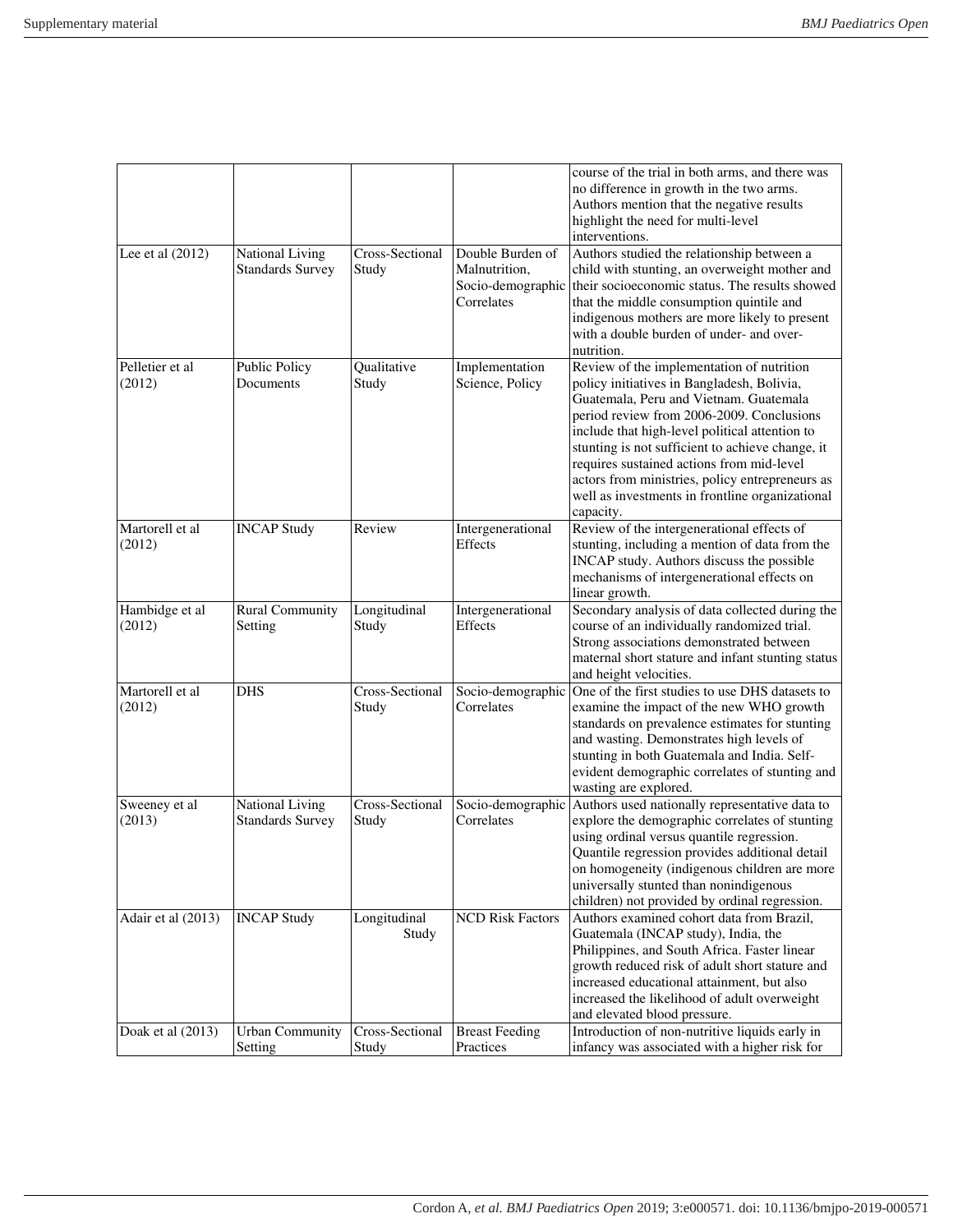|                    |                                 |                 |                    | stunting, diarrhea, and the need for medical                                             |
|--------------------|---------------------------------|-----------------|--------------------|------------------------------------------------------------------------------------------|
| Prentice et al     | <b>INCAP Study</b>              | Review          | Catch-up Growth    | attention.<br>Authors re-analyzed already published cohort                               |
| (2013)             |                                 |                 |                    | data from Brazil, Guatemala (INCAP study),                                               |
|                    |                                 |                 |                    | India, the Philippines, and South Africa;                                                |
|                    |                                 |                 |                    | demonstrating evidence for catch-up growth<br>after two years of age and again in        |
|                    |                                 |                 |                    |                                                                                          |
|                    |                                 |                 |                    | adolescence. They caution against                                                        |
|                    |                                 |                 |                    | interpretations of the "1000 Days Window"<br>which neglect this evidence for substantial |
|                    |                                 |                 |                    | growth outside the window.                                                               |
| Chary et al (2013) | <b>Rural Community</b>          | Qualitative     | Community          | Ethnographic study exploring community and                                               |
|                    | Setting                         | Study           | Perceptions,       | caregiver perceptions of stunting in an                                                  |
|                    |                                 |                 | Implementation     | indigenous community. Child malnutrition is                                              |
|                    |                                 |                 | Science            | highly prevalent and therefore "normalized"                                              |
|                    |                                 |                 |                    | with low awareness that it is a significant                                              |
|                    |                                 |                 |                    | health problem.                                                                          |
| FHI 360 / FANTA    | <b>Rural Community</b>          | Cross-Sectional | Complementary      | Assessment of nutrient consumption in                                                    |
| (2013)             | Setting                         | Study           | Feeding Practices, | children (12-23 mo.), pregnant women and                                                 |
|                    |                                 |                 | Micronutrients,    | lactating women (children under 6 mo.) to                                                |
|                    |                                 |                 | Supplementary      | determine the best, cost-efficient food sources                                          |
|                    |                                 |                 | Feeding            | for those nutrients. Diet quality (rather than                                           |
|                    |                                 |                 |                    | calories) and cost of high-quality foods were                                            |
|                    |                                 |                 |                    | the major problems identified.                                                           |
| Hoddinott et al    | <b>INCAP Study</b>              | Longitudinal    | Early Child        | Analysis of longitudinal data on adults who                                              |
| (2013)             |                                 | Study           | Development,       | participated as children in the INCAP study.                                             |
|                    |                                 |                 | Economic           | Authors found that stunting as children was                                              |
|                    |                                 |                 | Productivity,      | associated with lower educational attainment                                             |
|                    |                                 |                 | Educational        | and performance on reading and nonverbal                                                 |
|                    |                                 |                 | Attainment         | cognitive tests, earlier age at first pregnancy,                                         |
|                    |                                 |                 |                    | higher total number of children, and increased                                           |
|                    |                                 |                 |                    | poverty.                                                                                 |
| Stein et al (2013) | <b>INCAP Study</b>              | Longitudinal    | Educational        | Authors examined cohort data from Brazil,                                                |
|                    |                                 | Study           | Attainment,        | Guatemala (INCAP Study), India, the                                                      |
|                    |                                 |                 | Intrauterine       | Philippines, and South Africa; showing that                                              |
|                    |                                 |                 | Environment        | prematurity and small for gestational age were                                           |
|                    |                                 |                 |                    | associated with a risk for decreased                                                     |
|                    |                                 |                 |                    | educational attainment and adult short stature.                                          |
| Jiménez-Morán et   | <b>Rural Community</b>          | Review          | Micronutrient      | Systematic review of randomized clinical trials                                          |
| al (2013)          | Setting                         |                 | Supplementation    | of zinc supplementation conducted in Brazil,                                             |
|                    |                                 |                 |                    | Cuba, Peru, Ecuador, and Guatemala. No trial                                             |
|                    |                                 |                 |                    | showed a significant impact on linear growth                                             |
|                    |                                 |                 |                    | or stunting.                                                                             |
| Addo et al (2013)  | <b>INCAP Study</b>              | Cross-sectional | Intergenerational  | Authors examined cohort data from Brazil,                                                |
|                    |                                 | Study           | Effects            | Guatemala (INCAP study), India, the                                                      |
|                    |                                 |                 |                    | Philippines, and South Africa; showing strong                                            |
|                    |                                 |                 |                    | associations between maternal height and                                                 |
|                    |                                 |                 |                    | stunting in offspring.                                                                   |
| Berngard et al     | Global Network for Longitudinal |                 | Intrauterine       | Authors examined predictors of stunting in the                                           |
| (2013)             | Women's and                     | Study           | Environment        | first 6 months of life in the Western Highlands                                          |
|                    | Children's Health               |                 |                    | of Guatemala. The strongest predictor was                                                |
|                    | Research                        |                 |                    | newborn length, emphasizing the role of the                                              |
|                    |                                 |                 |                    | intrauterine environment and the need for                                                |
|                    |                                 |                 |                    | maternal interventions for stunting.                                                     |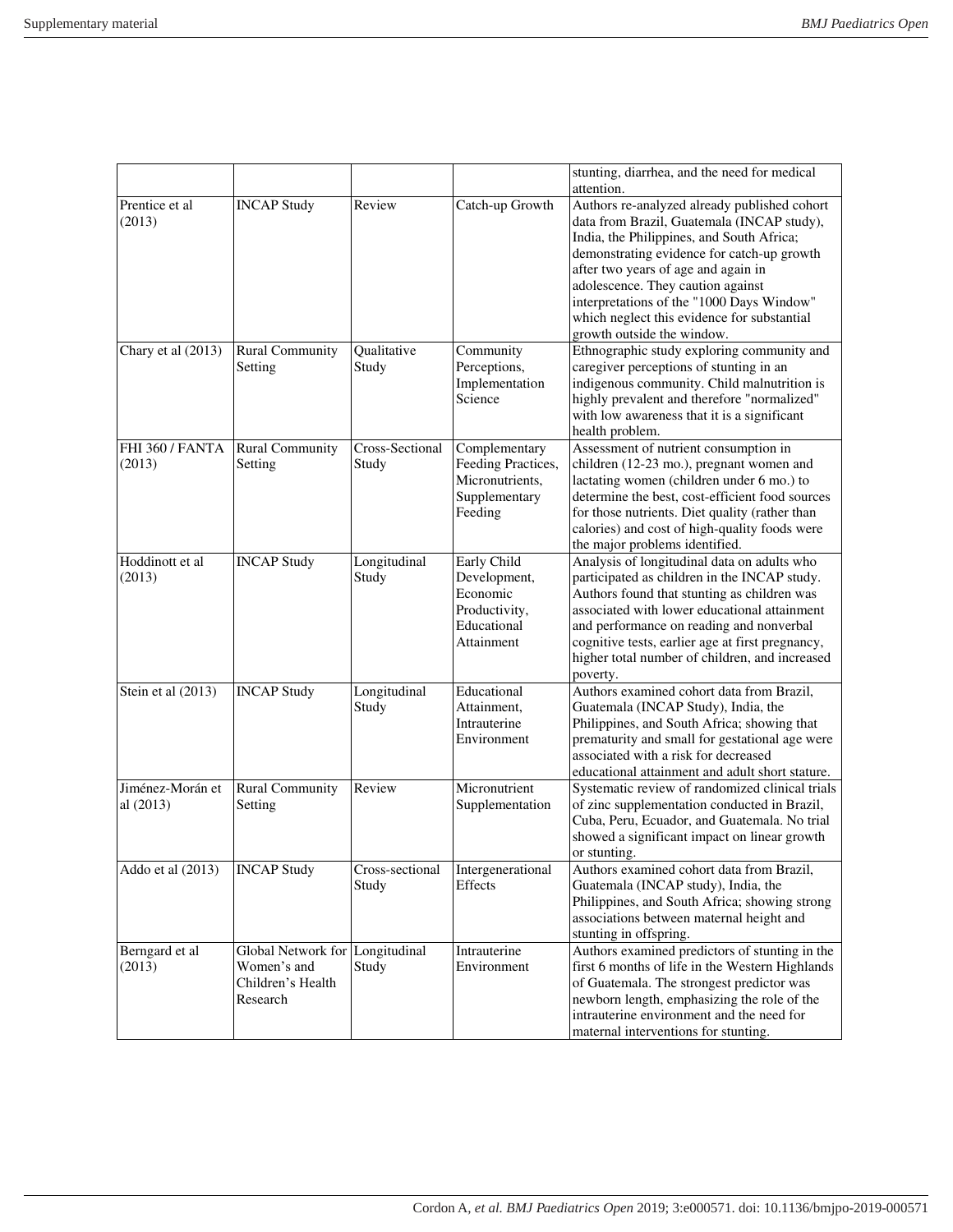| Bogin (2013)                       | Urban Community Review<br>Setting, Rural<br><b>Community Setting</b> |                                                                 | Secular trend                                                                                                                         | Review article discuss secular trends in height<br>within populations. Uses the case of the Maya<br>population in three locations (rural Guatemala;<br>Merida, Mexico; and the United States) to<br>examine rapid changes in height in these<br>different contexts.                                                                                                                                                                                    |
|------------------------------------|----------------------------------------------------------------------|-----------------------------------------------------------------|---------------------------------------------------------------------------------------------------------------------------------------|--------------------------------------------------------------------------------------------------------------------------------------------------------------------------------------------------------------------------------------------------------------------------------------------------------------------------------------------------------------------------------------------------------------------------------------------------------|
| Reurings et al<br>(2013)           | <b>Urban Community</b><br>Setting                                    | Cross-Sectional<br>Study                                        | Socio-demographic<br>Correlates                                                                                                       | Describes stunting prevalence in an urban<br>convenience sample, with a high proportion of<br>indigenous Maya subjects. The usual<br>demographic correlates of stunting are<br>described.                                                                                                                                                                                                                                                              |
| Paciorek et al<br>(2013)           | <b>DHS</b>                                                           | Cross-Sectional<br>Study                                        | Socio-demographic<br>Correlates                                                                                                       | Using a large series of representative national<br>datasets including DHS and others to examine<br>the urban-rural gap in child growth. Urban<br>children were generally taller and heavier. The<br>urban to rural gap was widest in Guatemala,<br>Burundi, and Niger.                                                                                                                                                                                 |
| Newman et al<br>(2014)             | Global Network for<br>Women's and<br>Children's Health<br>Research   | Cluster<br>Randomized<br>Trial, Single<br>Level<br>Intervention | Complementary<br><b>Feeding Practices</b>                                                                                             | An implementation science evaluation of a<br>negative cluster randomized controlled trial in<br>Guatemala, Pakistan, Democratic Republic of<br>the Congo, and Zambia, that measured the<br>impact on stunting of daily meat consumption<br>(intervention) versus fortified corn-soy blend<br>(control). A key finding was that recall of<br>complementary feeding messages was<br>associated with improved height-for-age<br>independent of study arm. |
| Davis et al (2014)                 | <b>Rural Community</b><br>Setting                                    | Qualitative<br>Study                                            | <b>Breast Feeding</b><br>Practices,<br>Complementary<br>Feeding Practices,<br>Implementation<br>Science,<br>Supplementary<br>Feeding, | This qualitative study documents<br>implementation barriers to community-based<br>supplementary feeding for stunting, including<br>misunderstandings related to messaging<br>around exclusive breastfeeding and sharing of<br>supplements among family members.                                                                                                                                                                                        |
| Lundeen et al<br>(2014)            | <b>INCAP Study</b>                                                   | Longitudinal<br>Study                                           | Catch-up Growth                                                                                                                       | Examines cohort data from Brazil, Guatemala<br>(INCAP Study), India, the Philippines, and<br>South Africa. Authors explored differences in<br>height deficit versus height-for-age Z-score<br>after the first two years of life, showing that Z-<br>scores improved but height deficit continues to<br>worsen into adulthood.                                                                                                                          |
| Brown et al (2014) Rural Community | Setting                                                              | Cross-Sectional<br>Study                                        | Complementary<br><b>Feeding Practices</b>                                                                                             | A mixed methods study exploring infant<br>feeding in highly stunted indigenous<br>communities. Findings included limited<br>awareness of stunting, low consumption of<br>locally grown foods and increasing processed<br>food consumption, and overall low diet<br>diversity and meal frequency.                                                                                                                                                       |
| Frojo et al (2014)                 | <b>Rural Community</b><br>Setting                                    | Cross-Sectional<br>Study                                        | Complementary<br>Feeding Practices,<br>Intergenerational<br>Effects                                                                   | Case control study showing that maternal short<br>stature strongly predicted infant stunting.<br>Adequate complementary feeding practices<br>positively modified this association, whereas<br>adequate maternal nutritional status had a<br>minimal effect.                                                                                                                                                                                            |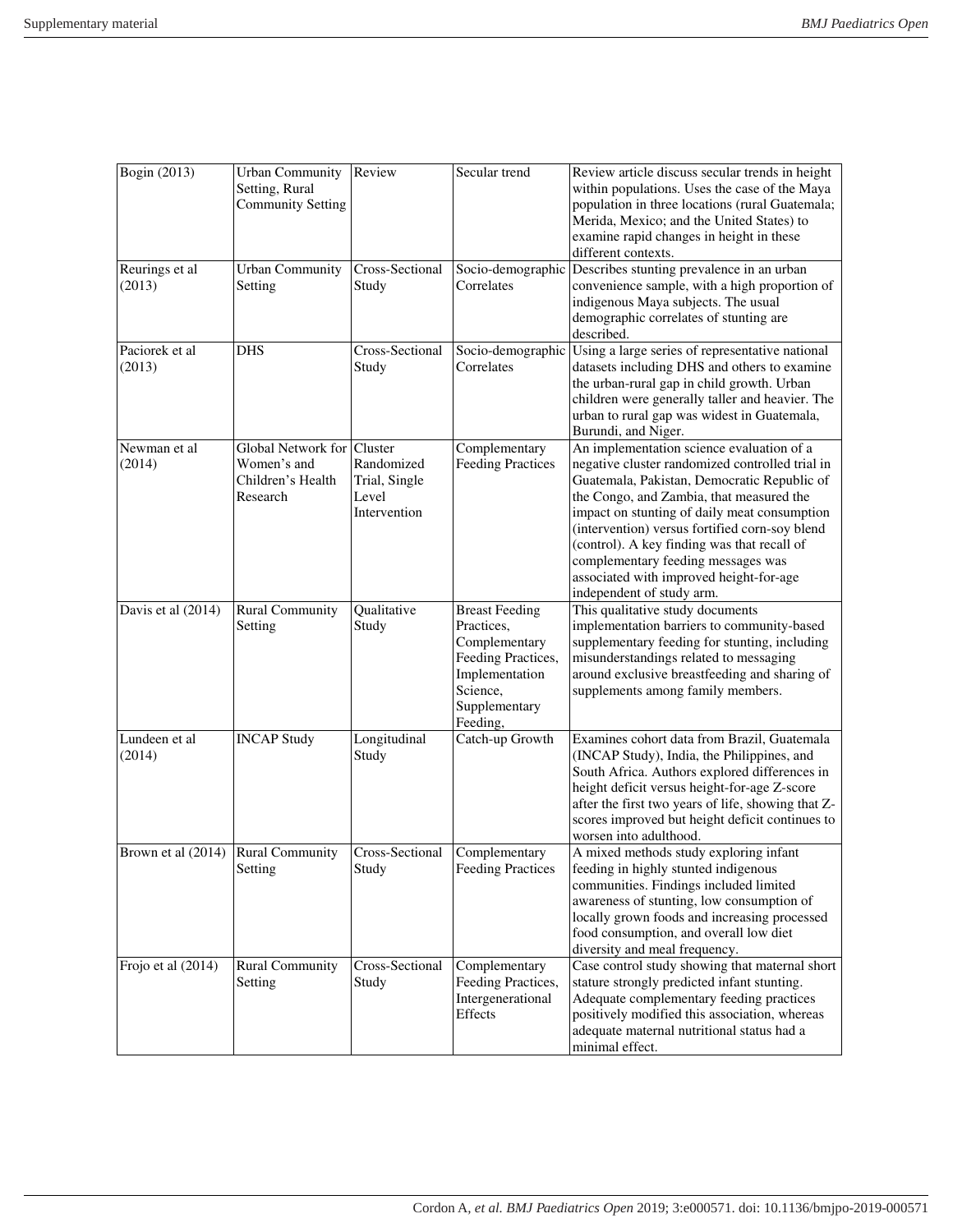| Ramirez-Zea et al<br>(2014) | <b>DHS</b>                        | Cross-Sectional<br>Study | Double Burden of<br>Malnutrition                                       | Authors used several cross-sectional DHS<br>survey sets to examine trends in the double<br>burden of malnutrition (stunted child,<br>overweight mother), finding a decrease over<br>time in the rate of stunting, but increase in<br>mothers' overweight and obesity. The double<br>burden of malnutrition was more common in<br>indigenous than nonindigenous households.                                                                                                   |
|-----------------------------|-----------------------------------|--------------------------|------------------------------------------------------------------------|------------------------------------------------------------------------------------------------------------------------------------------------------------------------------------------------------------------------------------------------------------------------------------------------------------------------------------------------------------------------------------------------------------------------------------------------------------------------------|
| Behrman et al<br>(2014)     | <b>INCAP Study</b>                | Longitudinal<br>Study    | Early Child<br>Development,<br>Educational<br>Attainment               | Analysis of previously collected data on adult<br>verbal and nonverbal cognitive skills obtained<br>from adult subjects who participated in the<br>INCAP Study. Data show that pre-school<br>experiences (including supplementary feeding)<br>had an important impact on some cognitive<br>skills independent of school attainment,<br>emphasizing the role of early childhood<br>interventions, some of which have direct<br>benefit unmediated by later school enrollment. |
| Paz et al (2014)            | Rural Community<br>Setting        | Cross-Sectional<br>Study | Implementation<br>Science, Policy                                      | The second of six annual assessments that aim<br>to monitor the actions, interventions and<br>advancements in public policy and service<br>delivery in line with the 1000 Days Framework<br>and national plans to reduce stunting.<br>Describes deficits in infrastructure, service<br>delivery, and knowledge, action, and practices<br>observed in site visits with both healthcare<br>providers and community members.                                                    |
| Lakkam et al<br>(2014)      | <b>Rural Community</b><br>Setting | Longitudinal<br>Study    | Supplementary<br>Feeding                                               | Statistical modelling of attenuation of growth<br>deficits in an observational, longitudinal<br>supplementary feeding cohort; showing that<br>targeting of supplementary feeding to 6-12<br>months old would most efficiently reduce the<br>severity of stunting and underweight.                                                                                                                                                                                            |
| Solomons et al<br>(2015)    | <b>Urban Community</b><br>Setting | Cross-Sectional<br>Study | Intergenerational<br>Effect, Intrauterine<br>Environment               | A cross sectional study of a convenience<br>sample of newborns, showing significant<br>prevalence of stunting at birth, emphasizing<br>the role of the intrauterine environment.                                                                                                                                                                                                                                                                                             |
| Tumilowicz et al<br>(2015)  | <b>DHS</b>                        | Cross-Sectional<br>Study | Complementary<br>Feeding Practices,<br>Gender                          | Mixed methods study which noted in<br>ethnographic interviews that mothers<br>perceived that male infants were hungrier and<br>more difficult to satisfy when feeding, coupled<br>with a difference in height-for-age in favor of<br>girls. A similar gendered pattern for stunting<br>was observed in the DHS data set only for<br>indigenous children.                                                                                                                     |
| Godinez et al<br>(2015)     | University Thesis                 | Cross-Sectional<br>Study | Complementary<br>Feeding Practices,<br>Socio-demographic<br>Correlates | Descriptive cross-sectional study showing the<br>prevalence of stunting and other nutritional<br>disorders in two rural communities and<br>demonstrating the relationship between<br>complementary feeding practices and<br>malnutrition.                                                                                                                                                                                                                                    |
| Thompson et al<br>(2015)    | <b>Rural Community</b><br>Setting | Cross-Sectional<br>Study | Early Child<br>Development                                             | Study assessing the psychometric properties of<br>the Rapid Neurodevelopmental Assessment<br>and Bayley Scales of Infant and Toddler<br>Development, Third Edition tools in a<br>population of infants from rural Guatemala.                                                                                                                                                                                                                                                 |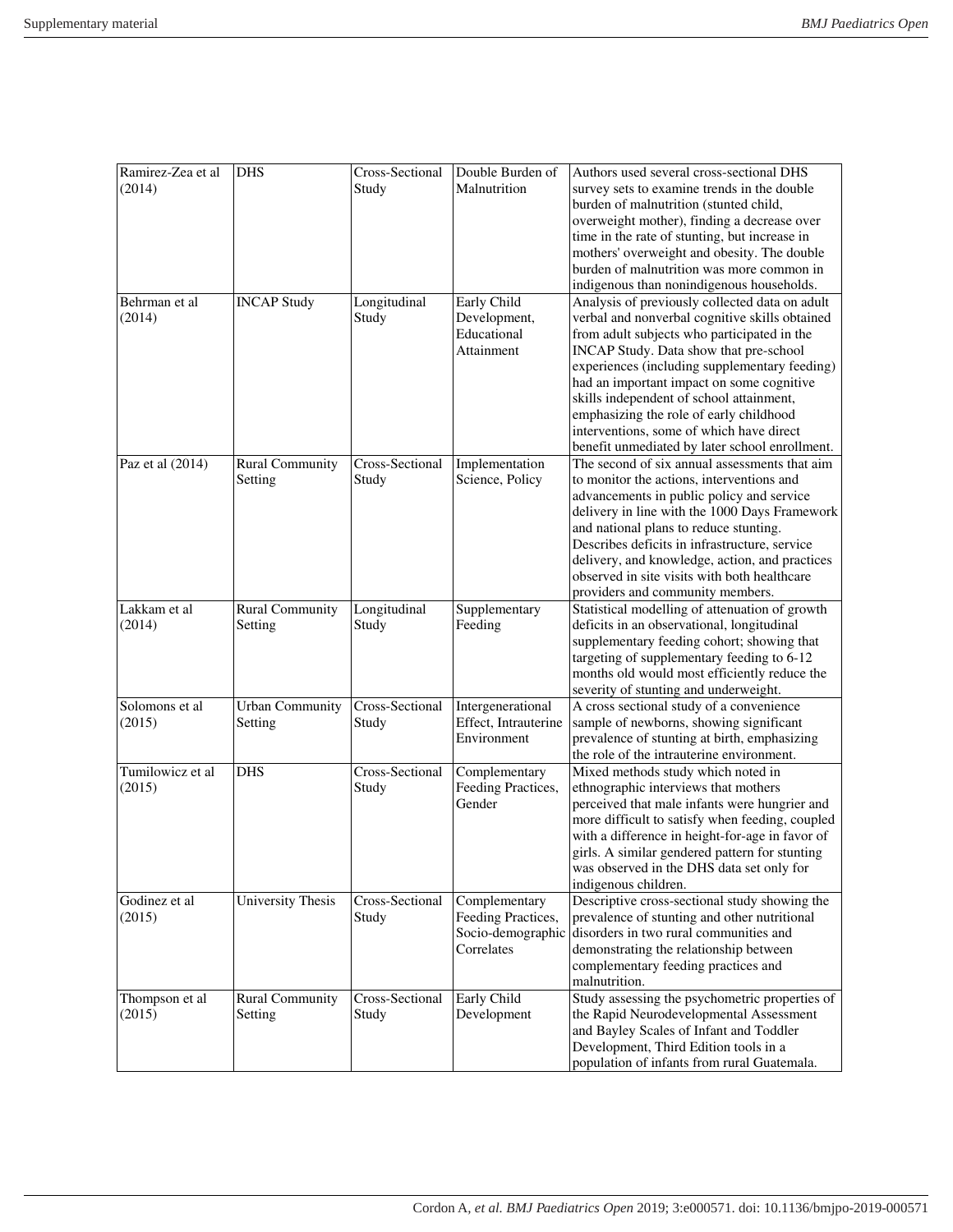|                                    |                          |                 |                       | Stunting infants had lower scores than non-                     |
|------------------------------------|--------------------------|-----------------|-----------------------|-----------------------------------------------------------------|
|                                    |                          |                 |                       | stunted infants.                                                |
| Poder et al (2015)                 | National Living          | Cross-Sectional | Economic              | Authors used nationally representative data to                  |
|                                    | <b>Standards Survey</b>  | Study           | Productivity,         | examine the transmission channels for income                    |
|                                    |                          |                 |                       | Socio-demographic inequality's effect on stunting, showing that |
|                                    |                          |                 | Correlates            | household income positively and maternal                        |
|                                    |                          |                 |                       | education negatively affect child growth.                       |
|                                    |                          |                 |                       | Household income has a less positive effect on                  |
|                                    |                          |                 |                       | child growth when a parent is indigenous or in                  |
|                                    |                          |                 |                       | rural areas, highlighting the role of                           |
|                                    |                          |                 |                       | discrimination and lack of access.                              |
| Fall et al (2015)                  | <b>INCAP Study</b>       | Longitudinal    | Intergenerational     | Authors examined cohort data from Brazil,                       |
|                                    |                          | Study           | Effects               | Guatemala (INCAP study), India, the                             |
|                                    |                          |                 |                       | Philippines, and South Africa, showing                          |
|                                    |                          |                 |                       | associations between younger maternal age                       |
|                                    |                          |                 |                       | and stunting. Older maternal age was found                      |
|                                    |                          |                 |                       | protective for stunting.                                        |
| Chomat et al                       | Rural Community          | Longitudinal    | Socio-demographic     | Descriptive analysis of a cohort of mother-                     |
| (2015)                             | Setting                  | Study           | Correlates            | infant dyads followed from the prenatal to                      |
|                                    |                          |                 |                       | postnatal period describing infant health and                   |
|                                    |                          |                 |                       | nutritional/stunting status, as well as                         |
|                                    |                          |                 |                       | sociodemographic correlates and psychosocial                    |
|                                    |                          |                 |                       | stressors.                                                      |
| Restrepo-Méndez                    | <b>DHS</b>               | Cross-Sectional |                       | Socio-demographic Analysis of regional data from serial         |
| et al (2015)                       |                          | Study           | Correlates            | representative population surveys, showing                      |
|                                    |                          |                 |                       | inequalities in stunting and other child health                 |
|                                    |                          |                 |                       | outcomes by wealth status. Inequalities were                    |
|                                    |                          |                 |                       | most pronounced in Bolivia, Guatemala, Haiti,                   |
|                                    |                          |                 |                       | Nicaragua, and Peru.                                            |
| Griffen et al (2015)   INCAP Study |                          | Longitudinal    | Supplementary         | Authors compared data from the original                         |
|                                    |                          | Study           | Feeding               | INCAP Study intervention trial with data                        |
|                                    |                          |                 |                       | obtained on migrant Guatemalan children in                      |
|                                    |                          |                 |                       | the United States; they concluded that calories                 |
|                                    |                          |                 |                       | exert a significant but small impact on height                  |
|                                    |                          |                 |                       | attainment and that other factors must be at                    |
|                                    |                          |                 |                       | play given that caloric intake explains only a                  |
|                                    |                          |                 |                       | small percentage of the variation in height                     |
|                                    |                          |                 |                       | between the two populations.                                    |
| Muros et al (2016)                 | <b>Urban Community</b>   | Cross-Sectional | Double Burden of      | Descriptive cross-sectional study that                          |
|                                    | Setting, Rural           | Study           | Malnutrition,         | demonstrates a high prevalence of the double                    |
|                                    | <b>Community Setting</b> |                 | Socio-demographic     | burden of malnutrition in school-age children.                  |
|                                    |                          |                 | Correlates            | In the urban sample, the prevalence of obesity                  |
|                                    |                          |                 |                       | was higher and stunting lower than in the rural                 |
|                                    |                          |                 |                       | sample.                                                         |
| Puentes et al                      | <b>INCAP Study</b>       | Longitudinal    | Supplementary         | Authors reexamined growth and diet                              |
| (2016)                             |                          | Study           | Feeding               | composition data from the original INCAP                        |
|                                    |                          |                 |                       | Study supplementation trial, showing that                       |
|                                    |                          |                 |                       | protein consumption was strongly correlated                     |
|                                    |                          |                 |                       | with linear growth and weight increase                          |
|                                    |                          |                 |                       | whereas other macronutrients were not.                          |
| Li et al (2016)                    | <b>Rural Community</b>   | Cross-Sectional | <b>Breast Feeding</b> | Examined the concentration of key minerals                      |
|                                    | Setting                  | Study           | Practices,            | and trace elements in breast milk and used                      |
|                                    |                          |                 | Micronutrients        | principal components analysis to show that                      |
|                                    |                          |                 |                       | higher concentrations of several elements and                   |
|                                    |                          |                 |                       | minerals in breast milk were positively                         |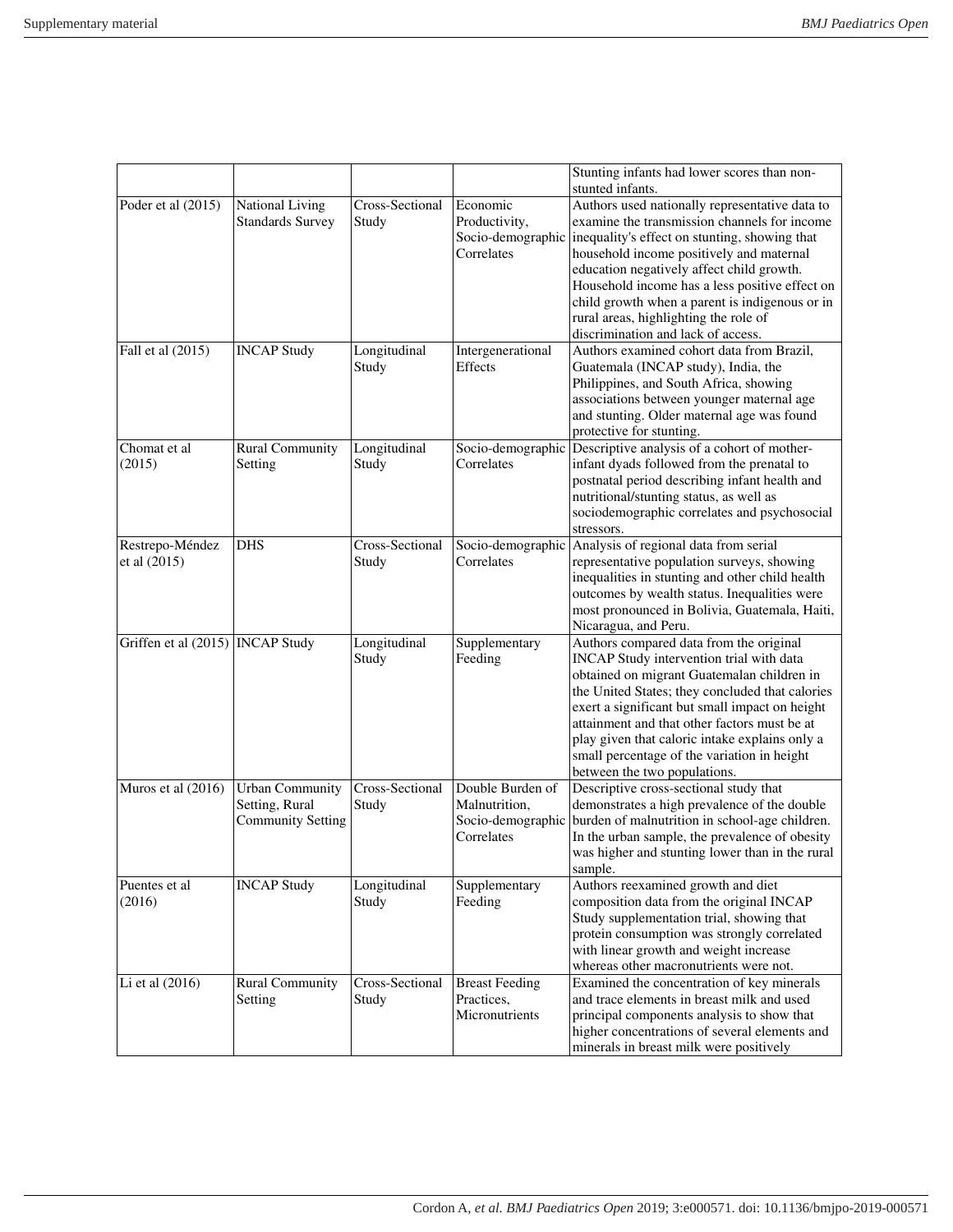|                                           |                                                                |                                                                   |                                                                                    | associated with improved growth, including<br>height-for-age.                                                                                                                                                                                                                                                                                                                                                                                                                                                                           |
|-------------------------------------------|----------------------------------------------------------------|-------------------------------------------------------------------|------------------------------------------------------------------------------------|-----------------------------------------------------------------------------------------------------------------------------------------------------------------------------------------------------------------------------------------------------------------------------------------------------------------------------------------------------------------------------------------------------------------------------------------------------------------------------------------------------------------------------------------|
| Jensen et al (2016) Rural Community       | Setting                                                        | Cluster<br>Randomized<br>Trial, Multiple<br>Level<br>Intervention | Complementary<br>Feeding Practices,<br>Behavior change,<br>Supplemental<br>Feeding | Mixed methods evaluation of a multi-level<br>intervention which included food<br>supplementation and behavior change<br>interventions around a healthy diet. In<br>intervention clusters, households consumed<br>more diverse foods (including both foods<br>considered in and not considered in the food<br>ration) emphasizing the role of the behavior<br>change component.                                                                                                                                                          |
| Doak et al (2016)                         | <b>Urban Community</b><br>Setting                              | Cross-Sectional<br>Study                                          | Double Burden of<br>Malnutrition                                                   | Cross-sectional study of an urban population,<br>examining the double burden of malnutrition<br>(obese mother, stunted child), finding 17%<br>mother-child pairs to be dual burden.                                                                                                                                                                                                                                                                                                                                                     |
| King et al (2016)                         | <b>Rural Community</b><br>Setting                              | Case Study                                                        | <b>Medical Disorders</b>                                                           | A case study discussing a stunted child in rural<br>Guatemala with a delayed diagnosis of an<br>inborn error of metabolism, emphasizing the<br>need to maintain a medical differential<br>diagnosis for growth failure even in high<br>stunting prevalence settings.                                                                                                                                                                                                                                                                    |
| Davis et al (2016)                        | National Living<br><b>Standards Survey</b>                     | Cross-Sectional<br>Study                                          | Migration                                                                          | Uses a nationally representative data set to<br>show that an out-migrating father is associated<br>with lower height-for-age for his children left<br>behind and that remittances have no impact on<br>height.                                                                                                                                                                                                                                                                                                                          |
| Pulgar et al (2016)                       | <b>Public Policy</b><br>Documents                              | Qualitative<br>study                                              | Policy,<br>Implementation<br>Science                                               | Analysis of the Food Insecurity and<br>Malnutrition in Guatemala Project that aimed<br>to evaluate food security and nutrition policies<br>to advocate for effective policies, primarily<br>motivated by recurrent national interest in<br>stunting. Main conclusions were a need to<br>strengthen national research efforts around<br>outcomes, update technical recommendations<br>based on newly available nutritional and food<br>security data, and strengthen private and<br>university sector collaborations with<br>government. |
| Varela et al (2016)                       | Universidad del<br>Valle de<br>Guatemala<br>Longitudinal Study | Review                                                            | Secular trend,<br>Socio-demographic<br>Correlates                                  | Review article describing the existence of the<br>Universidad del Valle de Guatemala<br>Longitudinal Study and Guatemalan immigrant<br>cohorts. No data is presented.                                                                                                                                                                                                                                                                                                                                                                   |
| Nagata et al (2016) Rural Community       | Setting                                                        | Longitudinal<br>Study                                             | Correlates                                                                         | Socio-demographic Study of a prospective cohort of Guatemalan<br>children followed from birth to age 2 to<br>determine predictors, finding that household<br>size, number of children <5 years old, and<br>diarrhea predicted stunting.                                                                                                                                                                                                                                                                                                 |
| Jiménez et al<br>(2016)<br>Palacios et al | <b>Rural Community</b><br>Setting<br><b>Urban Community</b>    | Qualitative<br>study<br>Single Level                              | Complementary<br><b>Feeding Practices</b><br>Complementary                         | Qualitative interviews with families in high-<br>stunting municipalities prioritized by the<br>government program "Pacto Hambre Cero",<br>finding that lack of access to health and<br>sanitation infrastructure, lack of economic<br>opportunities and access to health education,<br>and cultural differences influence stunting.<br>Quasi-experimental study (pre- and post-                                                                                                                                                         |
| (2017)                                    | Setting                                                        | Intervention                                                      | Feeding Practices,                                                                 | analysis) showing improvements in linear                                                                                                                                                                                                                                                                                                                                                                                                                                                                                                |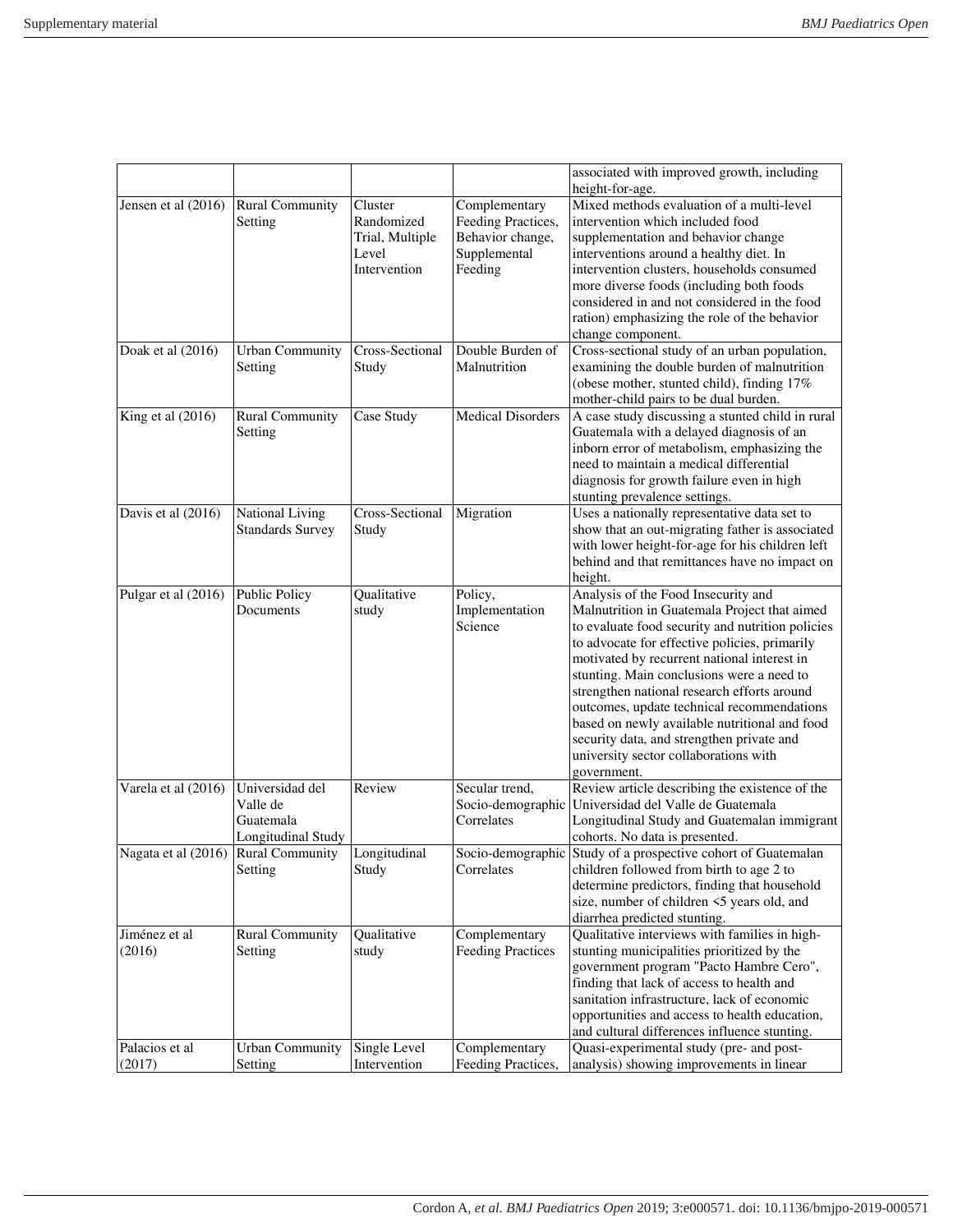|                                              |                                            |                                                                        | <b>Infection-Nutrition</b><br>Interaction,<br>Micronutrient<br>Supplementation | growth among children supplemented with a<br>fortified cereal product. Improvements were<br>also seen in anemia, and upper respiratory<br>infections but not diarrhea.                                                                                                                                                                                             |
|----------------------------------------------|--------------------------------------------|------------------------------------------------------------------------|--------------------------------------------------------------------------------|--------------------------------------------------------------------------------------------------------------------------------------------------------------------------------------------------------------------------------------------------------------------------------------------------------------------------------------------------------------------|
| Lee et al (2017)                             | National Living<br><b>Standards Survey</b> | Cross-Sectional<br>Study                                               | Double Burden of<br>Malnutrition                                               | Use of a nationally representative data set to<br>examine the double burden of malnutrition<br>(obese mother, stunting child); finding that<br>urban indigenous households were more likely<br>to have the double burden. Overall overweight<br>women were less likely to have stunted<br>children, but short and overweight mothers had<br>more stunted children. |
| Soto-Méndez et al<br>(2017)                  | Urban Community<br>Setting                 | Cross-Sectional<br>Study                                               | <b>Infection-Nutrition</b><br>Interaction                                      | Reports high levels of fecal calprotectin in<br>preschool Guatemalan children, but these are<br>not correlated with stunting or other growth<br>indicators.                                                                                                                                                                                                        |
| Liu et al (2017)                             | <b>INCAP Study</b>                         | Longitudinal<br>Study                                                  | Intrauterine<br>environment,<br>Educational<br>Attainment                      | Authors examined cohort data from Brazil,<br>Guatemala (INCAP study), India, the<br>Philippines, and South Africa, showing that<br>access to prenatal care positively impacted<br>linear growth and educational attainment.                                                                                                                                        |
| Monroy-Valle et al Rural Community<br>(2017) | Setting                                    | Cross-Sectional<br>Study                                               | Micronutrients                                                                 | Cross-sectional survey of indigenous children<br>from the Western Highlands in Guatemala who<br>are stunted, finding low dietary zinc intake and<br>high rates of diarrhea.                                                                                                                                                                                        |
| Estrada et al (2017) DHS                     |                                            | Cross-sectional<br>Study                                               | Socio-demographic<br>Correlates                                                | Basic sociodemographic analysis of 2014 DHS<br>survey data from Guatemala, showing that<br>stunting is correlated with poverty, maternal<br>education, informal employment, chronic<br>illnesses in the family, and lack of access to<br>sanitation and health infrastructure.                                                                                     |
| Barnhart et al<br>(2018)                     | <b>INCAP Study</b>                         | Cluster<br>Randomized<br>Trial, Single<br>Level<br>Intervention        | Intergenerational<br>Effects,<br>Supplementary<br>Feeding                      | Comparison of the intergenerational effects on<br>birth length of two groups of children born to<br>mothers that participated in the INCAP Study.<br>Children born to mothers that received the<br>supplement were taller independent of birth<br>weight and socioeconomic status, however this<br>effect was attenuated after adjustment for<br>maternal height.  |
| Luna-González et<br>al (2018)                | <b>Rural Community</b><br>Setting          | Cross-Sectional<br>Study                                               | Agricultural<br>Practices,<br>Complementary<br><b>Feeding Practices</b>        | A mixed methods study examining agricultural<br>and animal species richness, finding that<br>higher agrobiodiversity was correlated with<br>better diet diversity and diet quality. However,<br>it was not correlated with improved growth<br>parameters in children.                                                                                              |
| Voth-Gaeddert et<br>al (2018)                | <b>Rural Community</b><br>Setting          | Cross-Sectional<br>Study                                               | Agricultural<br>Practices.<br><b>Infection-Nutrition</b><br>Interaction        | Authors studied a Maya community to<br>investigate exposure to aflatoxins and its<br>relationship with environmental enteric<br>dysfunction and linear growth failure, the<br>results confirm the tight association among<br>those variables.                                                                                                                      |
| Martinez et al<br>(2018)                     | Rural Community<br>Setting                 | Individually<br>Randomized<br>Trial, Multiple<br>level<br>intervention | Behavior Change,<br>Complementary<br><b>Feeding Practices</b>                  | Authors report results of a multilevel behavior<br>change and supplementary feeding<br>intervention for caregivers and stunted infants,<br>showing improvements in diet diversity and<br>minimum acceptable diet but not growth.                                                                                                                                   |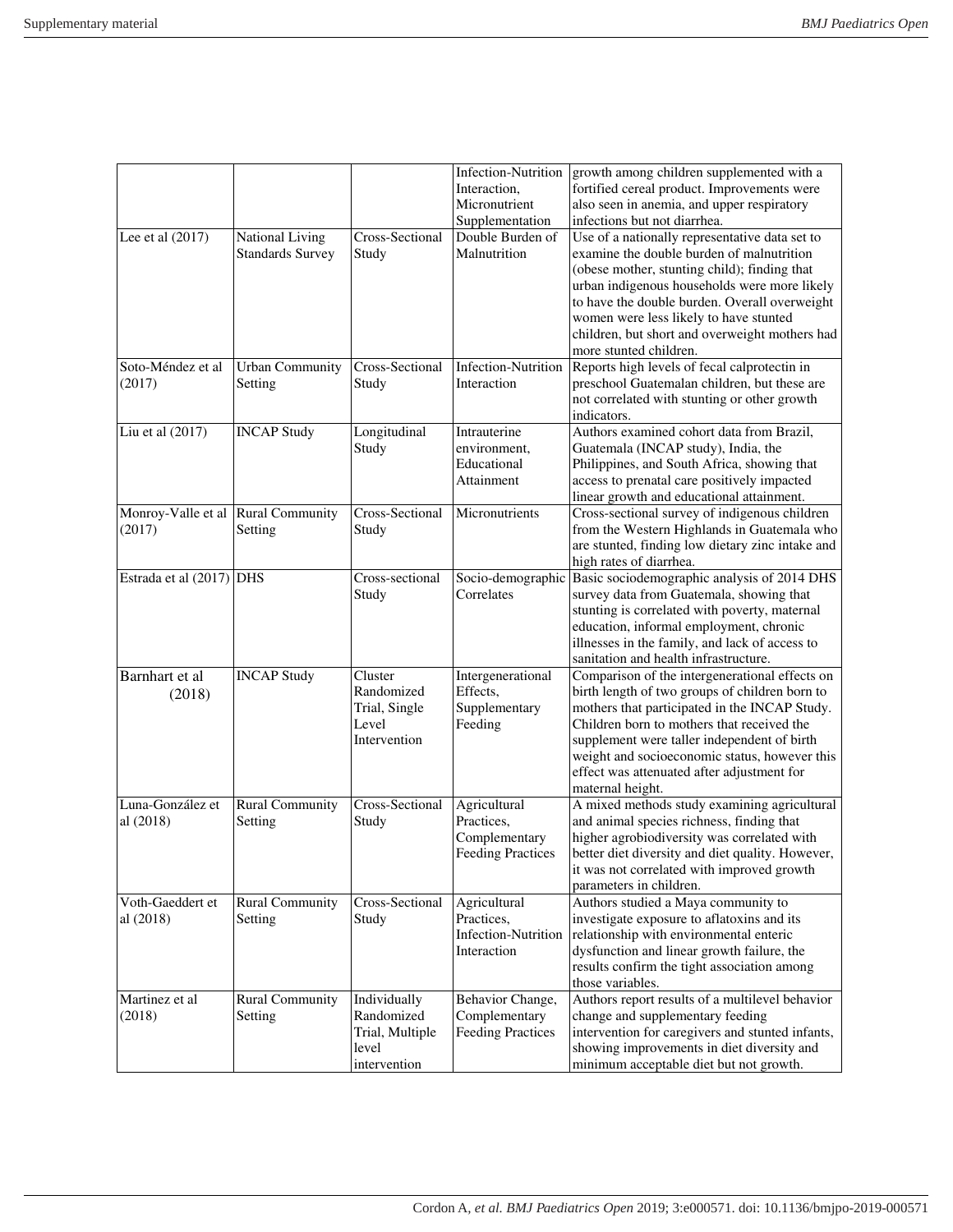| Martinez et al<br>(2018)      | <b>Rural Community</b><br>Setting                  | Individually<br>Randomized<br>Trial, Multiple<br>level<br>intervention | Behavior Change,<br>Complementary<br>Feeding Practices,<br>Early Child<br>Development                                             | Authors report developmental outcomes from a<br>multilevel behavior change and supplementary<br>feeding intervention for caregivers and stunted<br>infants, showing marked improvements in<br>developmental scores in both intervention and<br>control arms using the Bayley Scales of Infant<br>Development.                                                                                                                                                          |
|-------------------------------|----------------------------------------------------|------------------------------------------------------------------------|-----------------------------------------------------------------------------------------------------------------------------------|------------------------------------------------------------------------------------------------------------------------------------------------------------------------------------------------------------------------------------------------------------------------------------------------------------------------------------------------------------------------------------------------------------------------------------------------------------------------|
| Solomons et al<br>(2018)      | <b>Urban Community</b><br>Setting                  | Review                                                                 | <b>Breast Feeding</b><br>Practices.<br>Complementary<br>Feeding Practices,<br>Micronutrient<br>Supplementation,<br>Micronutrients | Review article mostly summarizing prior work<br>by the authors, focused on identifying<br>micronutrient deficiencies, deficiencies in<br>breastfeeding and complementary feeding<br>practices as they relate to stunting.                                                                                                                                                                                                                                              |
| Olney et al (2018)            | <b>Rural Community</b><br>Setting                  | Cluster<br>Randomized<br>Trial, Multiple<br>Level<br>Intervention      | Complementary<br>Feeding Practices,<br>Supplemental<br>Feeding, Behavior<br>change                                                | Reports primary growth outcomes from a<br>multilevel cluster randomized trial which<br>included food supplementation, behavior<br>change, and micronutrient or supplemental<br>feeding for infants. Food rations were full size<br>or reduced size. Full sized family rations in<br>combination with either micronutrient or<br>supplementary fortified foods for children<br>were most effective at reducing stunting, and<br>effects were sustained through 2 years. |
| Flood et al (2018)            | <b>Rural Community</b><br>Setting                  | Perspective                                                            | Gender                                                                                                                            | This perspective piece describes the adverse<br>effects of Guatemala's focus on child stunting<br>through 1000 Days initiatives on the rights and<br>needs of adolescent girls and adolescent<br>mothers.                                                                                                                                                                                                                                                              |
| Ng et al (2018)               | <b>INCAP Study</b>                                 | Longitudinal<br>Study                                                  | <b>NCD Risk Factors</b>                                                                                                           | Authors reanalyzed data from the INCAP<br>Study, showing that any child growth disorder<br>(stunting, underweight or wasting) increased<br>the risk of impaired glucose tolerance and<br>dyslipidemia in adults. These patterns were not<br>shown for BMI and blood pressure.                                                                                                                                                                                          |
| Ford et al (2018)             | <b>INCAP Study</b>                                 | Longitudinal<br>Study                                                  | <b>NCD Risk Factors,</b><br>Supplementary<br>Feeding                                                                              | Authors presented follow-up data on adults<br>who participated in the INCAP Study; finding<br>that supplementary feeding early in life<br>reduced the risk of diabetes but increased the<br>risk for obesity, hypertension, and<br>dyslipidemia.                                                                                                                                                                                                                       |
| Voth-Gaeddert et<br>al (2018) | Food For Peace<br><b>USAID Needs</b><br>Assessment | Cross-Sectional<br>Study                                               | Correlates,<br>Infection-Nutrition<br>interaction,<br>Intrauterine<br>environment,<br>WASH                                        | Socio-demographic Authors analyzed cross-sectional survey data<br>from a USAID needs assessment using<br>structural equation modelling, finding that<br>water treatment and source, prenatal<br>healthcare, and child diarrhea were correlated<br>with stunting.                                                                                                                                                                                                       |
| Wren-Atilola et al<br>(2019)  | <b>Rural Community</b><br>Setting                  | Cross-Sectional<br>Study                                               | <b>Breast Feeding</b><br>Practices,<br><b>Infection-Nutrition</b><br>Interaction                                                  | Authors studied how the mother's health<br>impacts childhood anthropometry during the<br>first 6 months of life; finding a higher risk of<br>stunting in the presence of subclinical mastitis,<br>and smaller head circumference if the mother<br>had a diagnosis of intestinal parasitic infection<br>or had not provided exclusive breastfeeding.                                                                                                                    |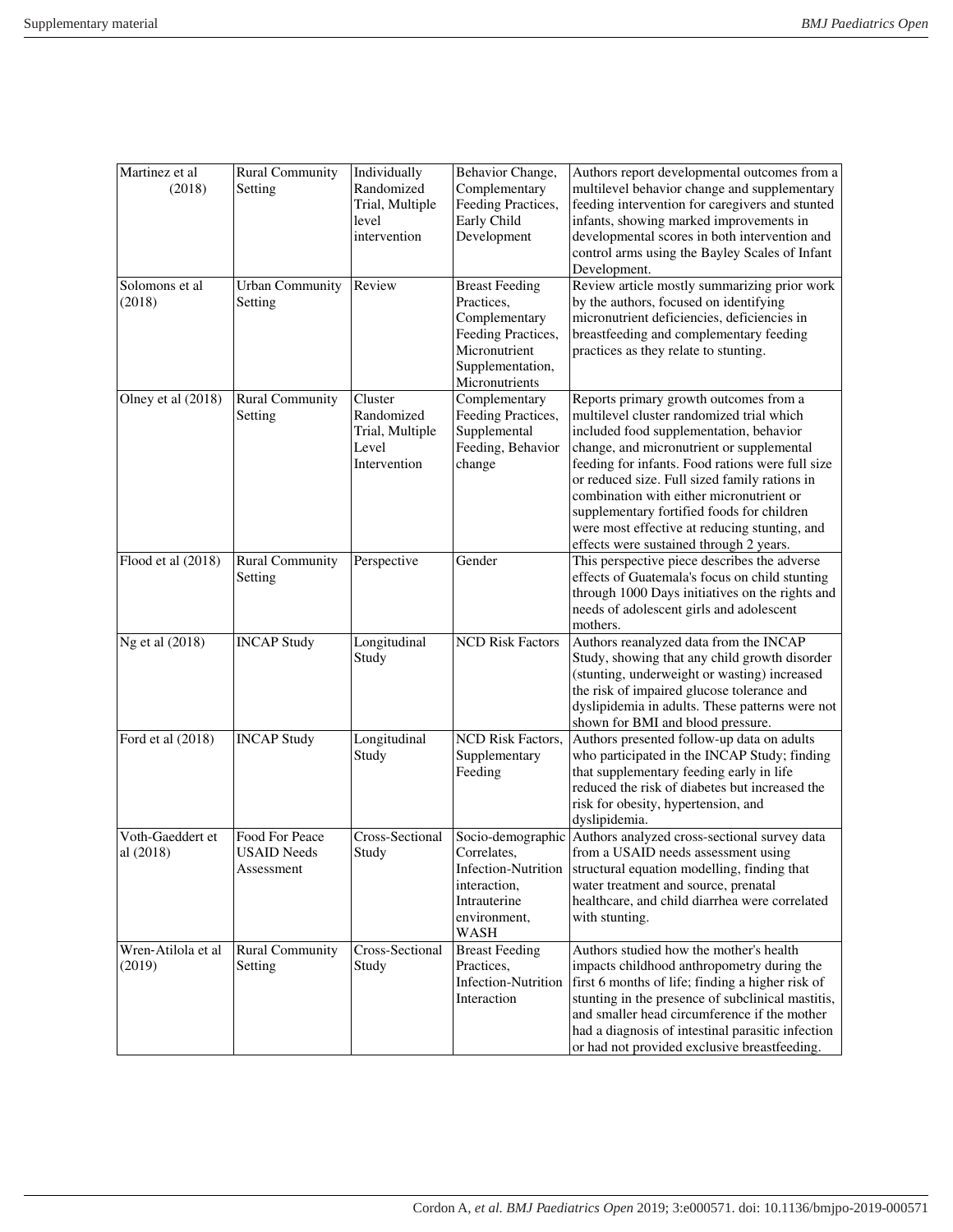## **REFERENCES**

Adair LS, Fall CH, Osmond C, *et al.* Associations of linear growth and relative weight gain during early life with adult health and human capital in countries of low and middle income: findings from five birth cohort studies. *Lancet* 2013;**382**:525–34. doi:10.1016/s0140-6736(13)60103-8

Addo OY, Stein AD, Fall CH, *et al.* Maternal height and child growth patterns. *J Pediatr* 2013;**163**:549-554.e1. doi:10.1016/j.jpeds.2013.02.00

Barnhart HX, Stein AD, Hickey M, *et al.* Prospective study of protein-energy supplementation early in life and of growth in the subsequent generation in Guatemala. *Am J Clin Nutr* 2018;**78**:162–7. doi:10.1093/ajcn/78.1.162

Bégin F, Santizo MC, Peerson JM, *et al.* Effects of bovine serum concentrate, with or without supplemental micronutrients, on the growth, morbidity, and micronutrient status of young children in a low-income, peri-urban Guatemalan community. *Eur J Clin Nutr* 2008;**62**:39–50. doi:10.1038/sj.ejcn.1602682

Behrman JR, Calderon MC, Preston SH, *et al.* Nutritional supplementation in girls influences the growth of their children: Prospective study in Guatemala. *Am J Clin Nutr* 2009;**90**:1372–9. doi:10.3945/ajcn.2009.27524

Behrman J, Hoddinott J, Maluccio J, *et al.* What determines adult cognitive skills? Influences of preschool, school, and post-school experiences in Guatemala. *Lat Am Econ Rev* 2014;**23**:4. https://doi.org/10.1007/s40503-014-0004-4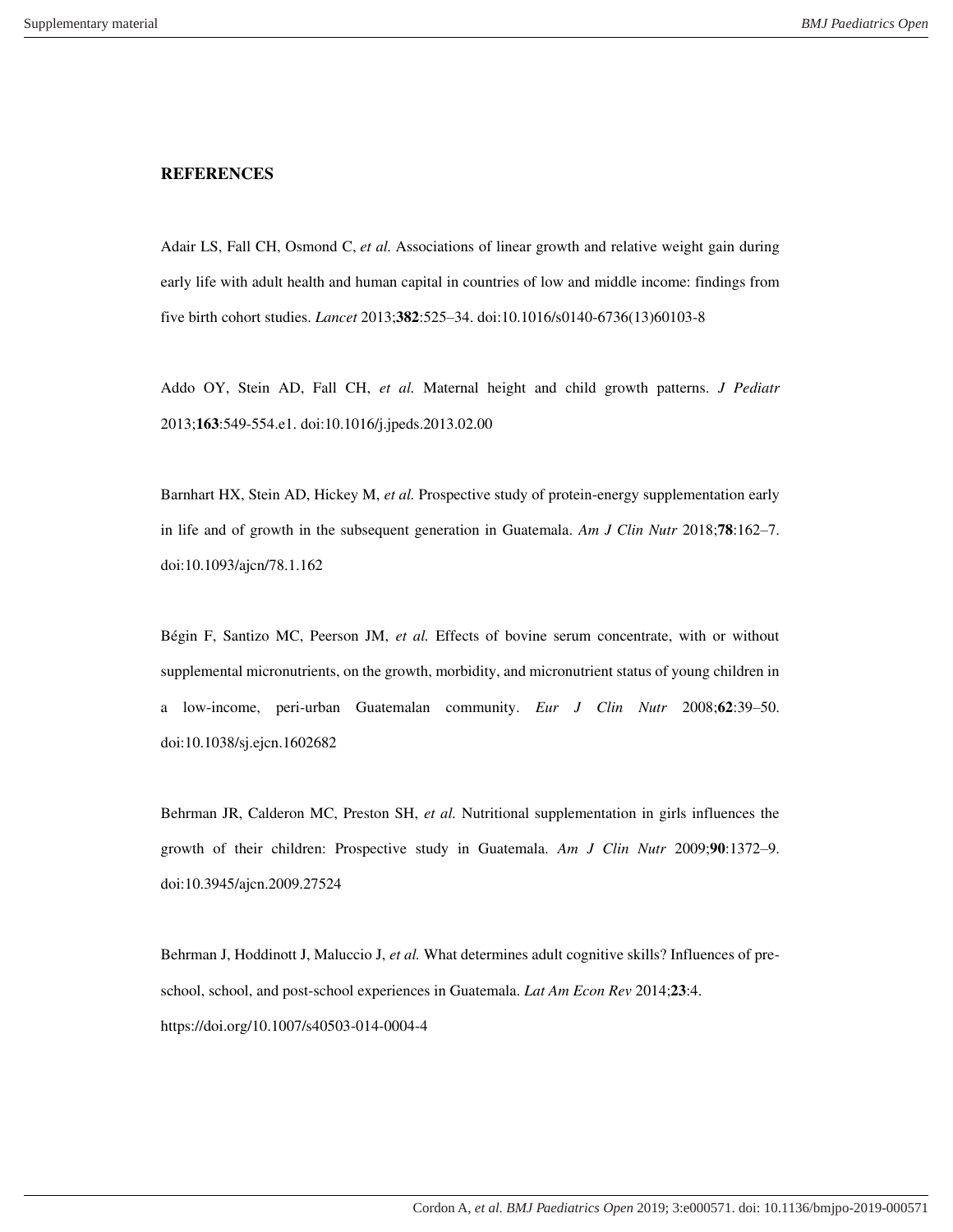Bennett EM. Understanding childhood malnutrition in a Maya village in Guatemala: a syndemic perspective [dissertation]. Storrs, CT: University of Connecticut 2009.

Berngard SC, Berngard JB, Krebs NF, *et al.* Newborn length predicts early infant linear growth retardation and disproportionately high weight gain in a low-income population. *Early Hum Dev* 2013;**89**:967–72. doi:10.1016/j.earlhumdev.2013.09.008.

Bogin B. Secular changes in childhood, adolescent and adult stature. *Nestle Nutr Inst Workshop Ser* 2013;**71**:115–26

Brown K, Henretty N, Chary C, *et al.* Mixed-methods study identifies key strategies for improving infant and young child feeding practices in a highly stunted rural indigenous population in Guatemala. *Matern Child Nutr* 2014;**12**:262–77. doi:10.1111/mcn.12141

Campos C, Velasquez P, Batres R. Prevalencia de desnutrición crónica de acuerdo al índice talla/edad, en niños comprendidos entre 2 a 6 años de edad en colegios privados de la ciudad de Guatemala. *Revista de la Facultad de Medicina, Universidad Francisco Marroquín.* 2009;1:16-19

Carletto C, Covarrubias K, Maluccio JA. Migration and child growth in rural Guatemala. *Food Policy* 2011;**36**:16–27. doi:10.1016/j.foodpol.2010.08.002

Chary A, Messmer S, Rohloff P. Male influence on infant feeding in rural Guatemala and implications for child nutrition interventions. *Breastfeed Med* 2011;**6**:227–31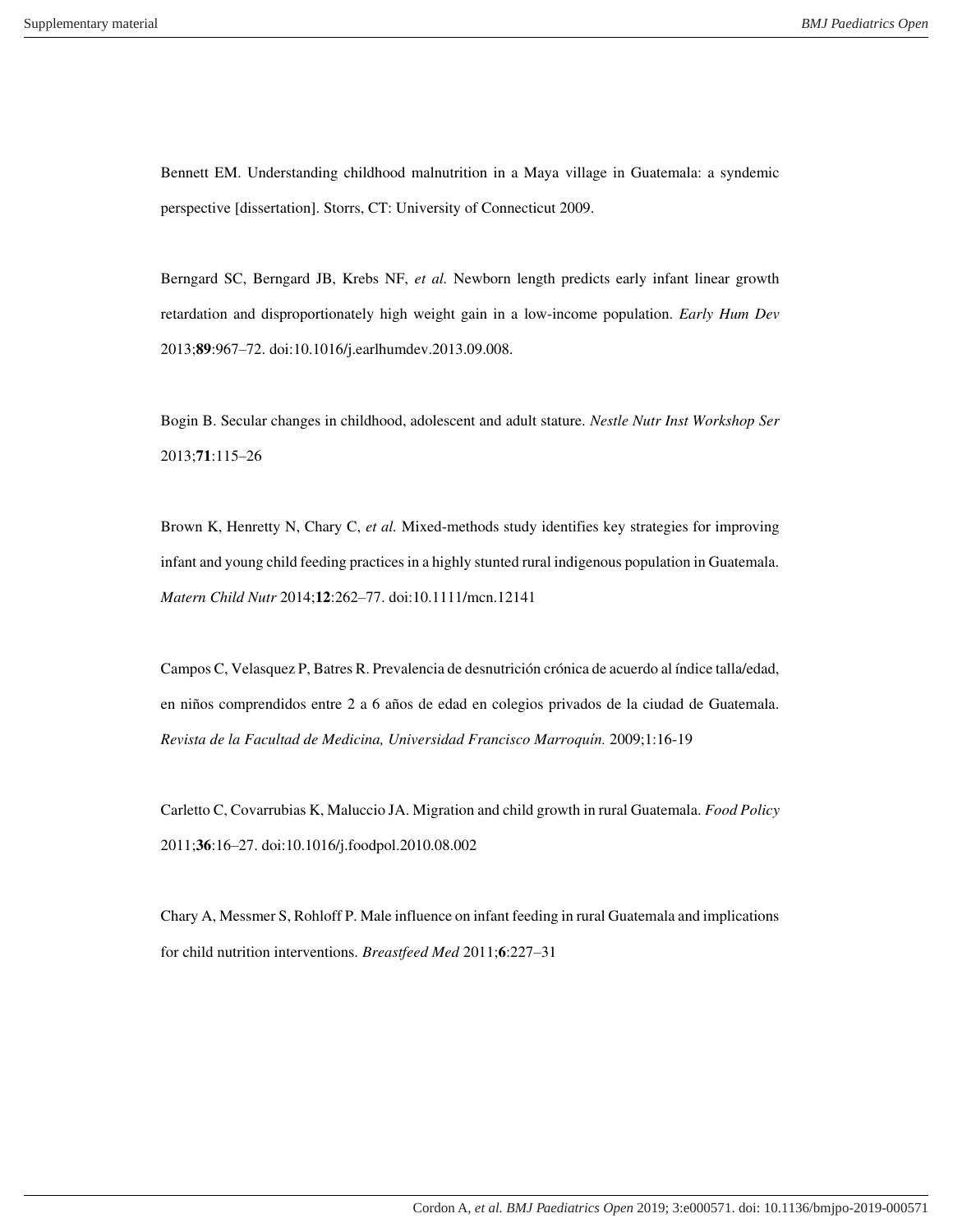Chary A, Messmer S, Sorenson E, *et al.* The normalization of childhood disease: an ethnographic study ofchild malnutrition in rural Guatemala. *Hum Organ* 2013;**72**:87–97. doi:10.17730/humo.72.2.f2014210742702r2

Chomat AM, Solomons NW, Koski KG, *et al.* Quantitative methodologies reveal a diversity of nutrition, infection/illness, and psychosocial stressors during pregnancy and lactation in rural Mam-Mayan mother–infant dyads from the western highlands of Guatemala. *Food Nutr Bull* 2015;**36**:415– 40. doi:10.1177/0379572115610944

Conlisk AJ, Barnhart HX, Martorell R, *et al.* Maternal and child nutritional supplementation are inversely associated with fasting plasma glucose concentration in young Guatemalan adults. *J Nutr* 2004;**134**:890–7. doi:10.1093/jn/134.4.890

Davis J, Brazil N. Migration, remittances and nutrition outcomes of left-behind children: A nationallevel quantitative assessment of Guatemala. *PLoS One* 2016;**11**:1–17

Davis TE, Fischer EF, Rohloff PJ, *et al.* Chronic malnutrition, breastfeeding, and ready to use supplementary food in a Guatemalan Maya town. *Hum Organ* 2013;**73**:72–81

Dewey KG, Begum K. Long-term consequences of stunting in early life. *Matern Child Nutr* 2011;**7**:5–18. doi:10.1111/j.1740-8709.2011.00349.x

Doak CM, Campos Ponce M, Vossenaar M, *et al.* The stunted child with an overweight mother as a growing public health concern in resource-poor environments: A case study from Guatemala. *Ann Hum Biol* 2016;**43**:122–30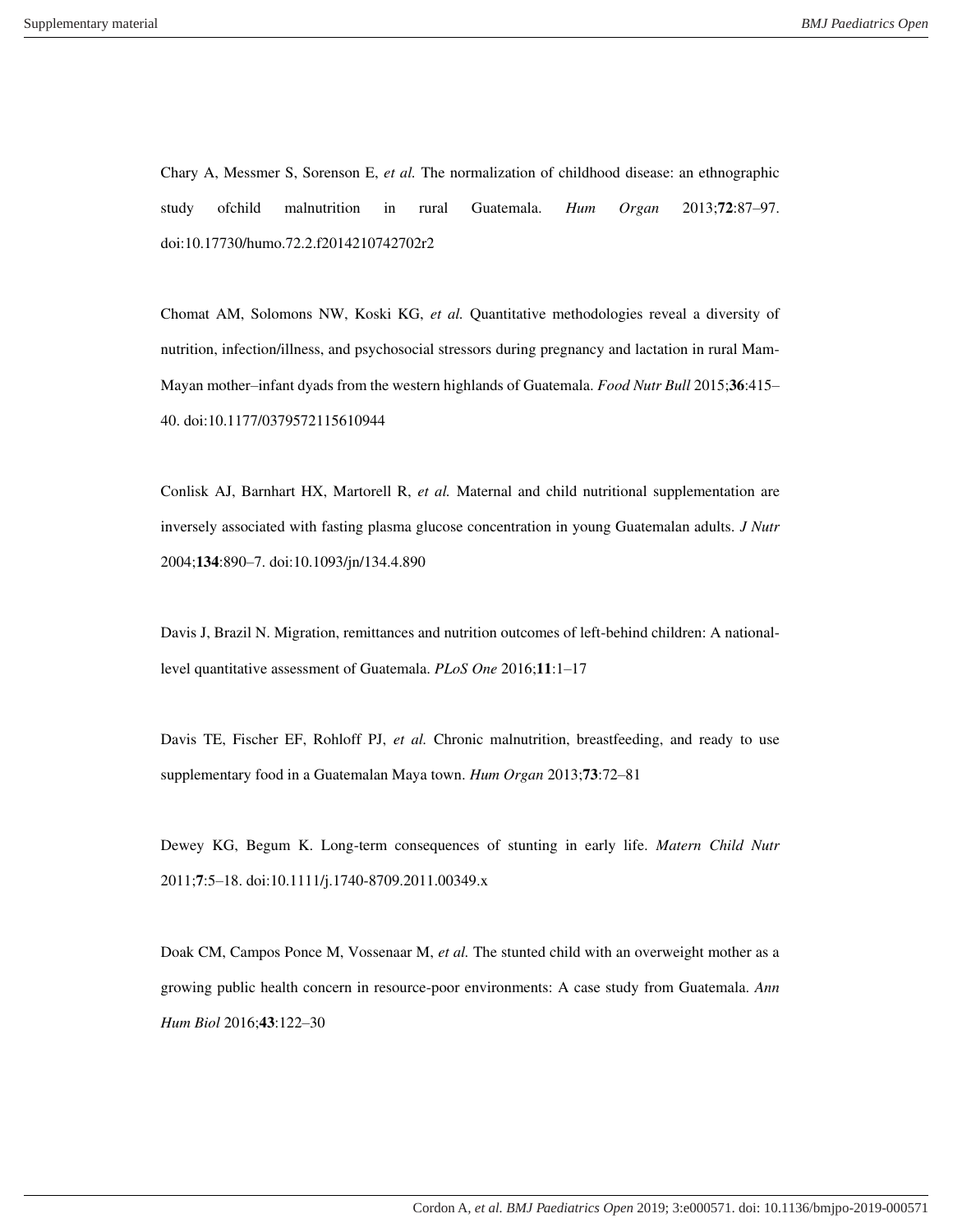Doak CM, Van der Starre RE, Van Beusekom I, *et al.* Earlier introduction of aguitas is associated with higher risk of stunting in infants and toddlers in the Western Highlands of Guatemala. *Am J Clin Nutr* 2013;**97**:631–6. doi:10.3945/ajcn.112.047621

Estrada G, Roldán L. Modelo estadistico para predecir la prevalencia de desnutrición crónica infantil en los departamentos de Guatemala. *Rev Col Med Cir Guatem* 2017;**156**:(2)61-66

Fall CHD, Sachdev HS, Osmond C, *et al.* Association between maternal age at childbirth and child and adult outcomes in the offspring: a prospective study in five low-income and middle-income countries (COHORTS collaboration). *Lancet Glob Heal* 2015;**3**:e366–77. doi:10.1016/S2214- 109X(15)00038-8

Flood D, Chary A, Colom A, *et al.* Adolescent rights and the "first 1,000 days" global nutrition movement: A view from Guatemala. *Health Hum Rights* 2018;**20**:295–301

Food and Nutrition and Technical Assistance III, United States Agency for International Development. Development of evidence-based dietary recommendations for children, pregnant women and lactating women living in the western highlands of Guatemala. Washington, DC: FHI 360; 2013

Ford ND, Behrman JR, Hoddinott JF, *et al.* Exposure to improved nutrition from conception to age 2 years and adult cardiometabolic disease risk: a modelling study. *Lancet Glob Heal* 2018;**6**:e875–84

Fort MP, Grembowski D, Heagerty P, *et al.* Evaluation of a demonstration primary health care project in rural Guatemala: the influence of predisposing, enabling and need factors on immunization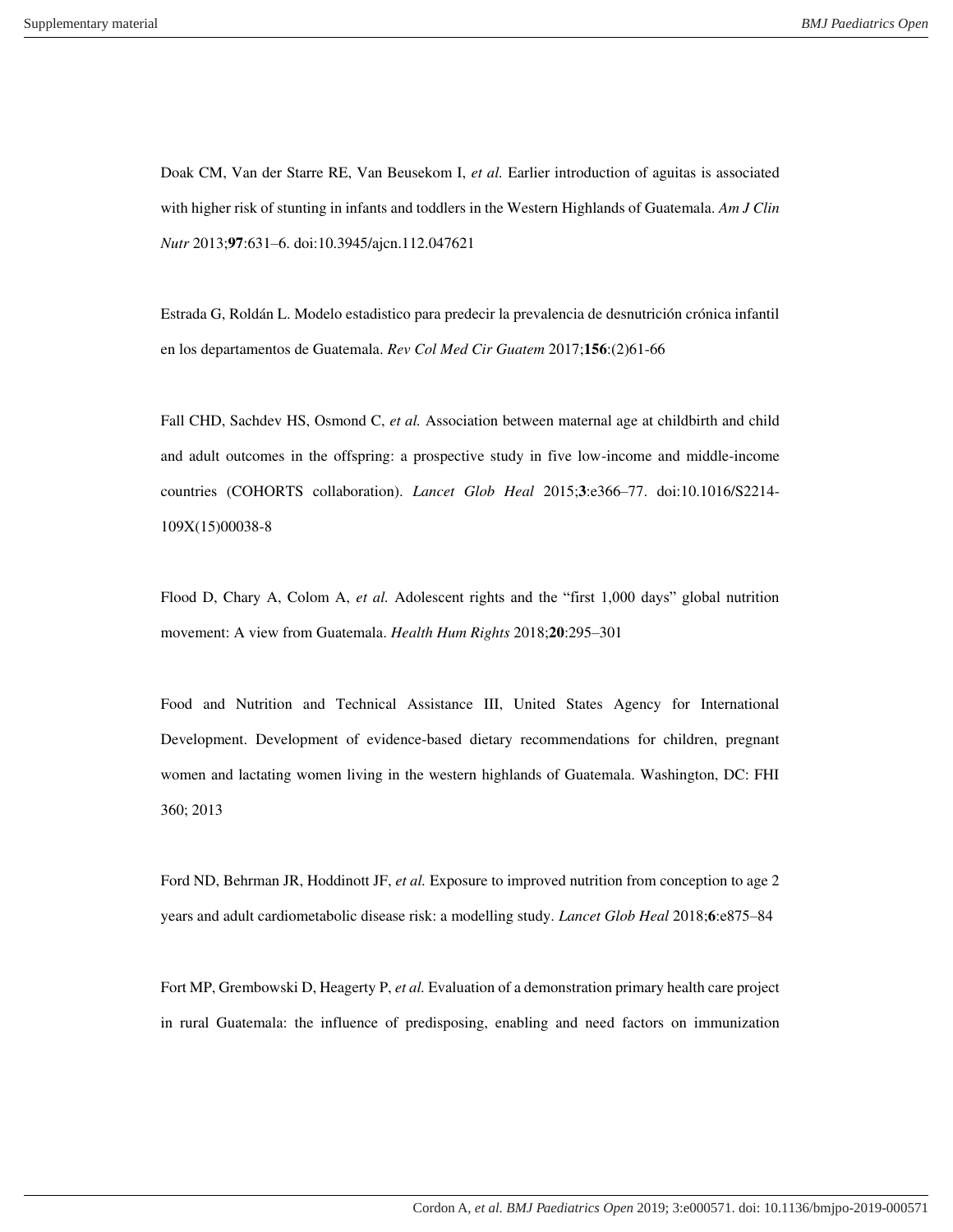coverage, equitable use of health care services and application of treatment guidelines. *Int Health*  2012;4(3):220-8. doi: 10.1016/j.inhe.2012.04.001.

Frojo GA, Rogers NG, Mazariegos M, *et al.* Relationship between the nutritional status of breastfeeding Mayan mothers and their infants in Guatemala. *Matern Child Nutr* 2014;**10**:245–52. doi:10.1111/j.1740-8709.2012.00404

Godínez VAM, Bardales MAC, Fuentes GEM, *et al.* Practicas alimentarias y su relación con el estado nutricional en niños menores de dos años de edad [thesis]. Guatemala City, Guatemala: Universidad de San Carlos de Guatemala; 2015

Graff M, Yount KM, Ramakrishnan U, *et al.* Childhood nutrition and later fertility: pathways through education and pre-pregnant nutritional status. *Demography* 2010;**47**:12544

Griffen AS. Height and calories in early childhood. *Econ Hum Biol* 2016;**20**:55–69. doi:10.1016/j.ehb.2015.10.004

Hambidge K, Mazariegos M, Kindem M, *et al.* Infant stunting is associated with short maternal stature. *J Pediatr Gastroenterol Nutr* 2012;**54**:117–9. doi:10.1097/MPG.0b013e3182331748

Hoddinott J, Behrman JR, Maluccio JA, *et al.* Adult consequences of growth failure in early childhood. *Am J Clin Nutr* 2013;1170–8. doi:http://dx.doi.org/10.3945/ajcn.113.064584

Hoddinott J, Maluccio JA, Behrman JR, *et al.* Effect of a nutrition intervention during early childhood on economic productivity in Guatemalan adults. *Lancet* 2008;**371**:411–6. doi:10.1016/S0140- 6736(08)60205-6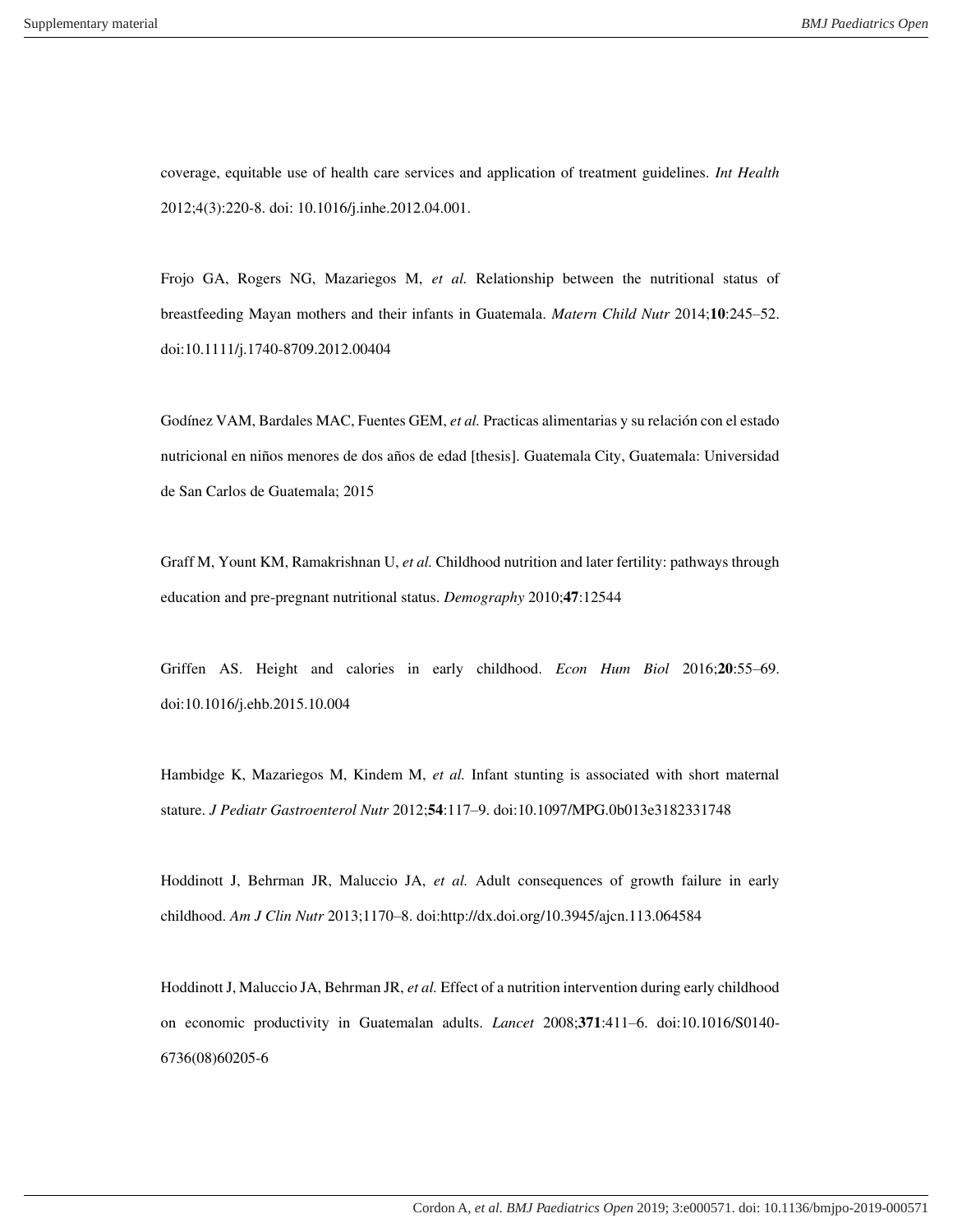Jensen ML, Frongillo EA, Leroy JL, *et al.* Participating in a food-assisted maternal and child nutrition and health program in rural guatemala alters household dietary choices. *J Nutr* 2016;**146**:1593–600. doi:10.3945/jn.116.232157

Jiménez T. Desigualdades, consumo y cultura: explorando los factores socioculturales de la desnutrición infantil en familias rurales de Guatemala [thesis]. Guatemala City, Guatemala: Universidad de San Carlos de Guatemala; 2016

Jimenez-Moran E, Bacardi-Gascon M, Jimenez-Cruz A. Efecto del zinc sobre el crecimiento lineal en menores de cinco años de Latinoamérica; revisión sistemática. *Nutr Hosp* 2013;**28**:1574–9. doi:10.3305/nh.2013.28.5.6771

Kac G, Garcia Alvear J. Malnutrition epidemiology in Latin America: Current situation. *Nutr Hosp* 2010;**25**:50–6

King N, Alvizures R, García P, *et al.* Argininemia as a cause of severe chronic stunting in a low resource developing country setting: A case report. *BMC Pediatr* 2016;**16**:1–4.

Krebs NF, Hambidge KM, Mazariegos M, *et al.* Complementary feeding: A Global network cluster randomized controlled trial. *BMC Pediatr* 2011;**11**:4. doi:10.1186/1471-2431-11-4

Krebs N, Mazariegos M, Tshefu A, *et al.* Meat consumption is associated with less stunting among toddlers in four diverse low-income settings. *Food Nutr Bull* 2011;**32**:185–91. doi: 10.1177/156482651103200301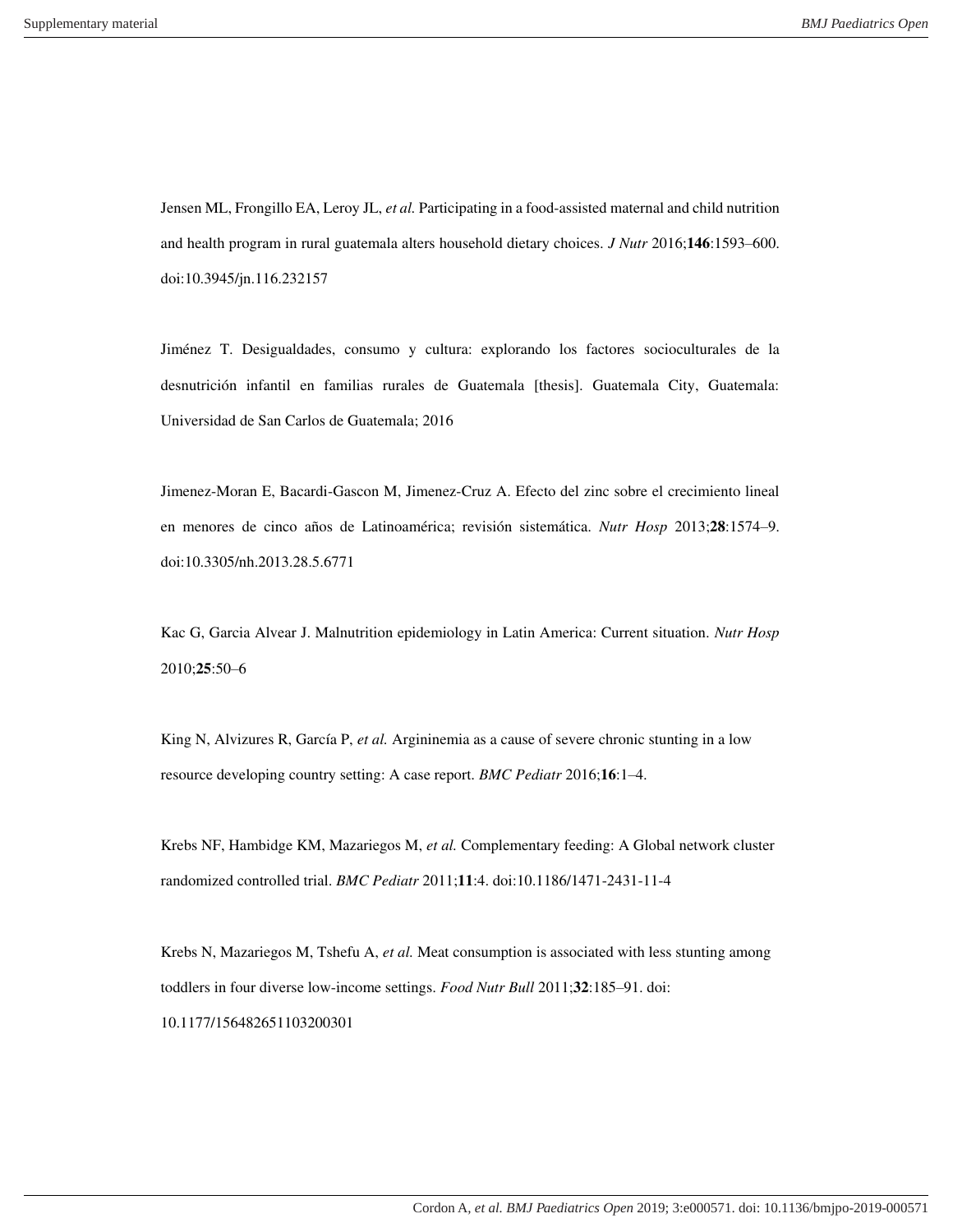Krebs NF, Mazariegos M, Chomba E, *et al.* Randomized controlled trial of meat compared with multimicronutrient- fortified cereal in infants and toddlers with high stunting rates in diverse settings. *Am J Clin Nutr* 2012;**96**:840–7. doi:http://dx.doi.org/10.3945/ajcn.112.041962

Kuklina E V, Ramakrishnan U, Stein AD, *et al.* Growth and diet quality are associated with the attainment of walking in rural Guatemalan infants. *J Nutr* 2004;**134**:3296–300. doi:10.1093/jn/134.12.3296

Kuklina E V., Ramakrishnan U, Stein AD, *et al.* Early childhood growth and development in rural Guatemala. *Early Hum Dev* 2006;**82**:425–33. doi:10.1016/j.earlhumdev.2005.10.018

Lakkam M, Wager S, Wise PH, *et al.* Quantifying and exploiting the age dependence in the effect of supplementary food for child undernutrition. *PLoS One* 2014;**9**. doi:10.1371/journal.pone.0099632

Lee J, Houser RF, Must A, *et al.* Disentangling nutritional factors and household characteristics related to child stunting and maternal overweight in Guatemala. *Econ Hum Biol* 2010;**8**:188–96. doi:10.1016/j.ehb.2010.05.014

Lee J, Houser RF, Must A, *et al.* Socioeconomic disparities and the familial coexistence of child stunting. *Econ Hum Biol* 2012;**10**:232–41. doi:10.1016/j.ehb.2011.08.002

Lee J, Houser R, Must A, *et al.* Association of the familial coexistence of child stunting and maternal overweight with indigenous women in guatemala. *Matern Child Health J* 2017;**21**:2102-13

Li C, Solomons NW, Scott ME, *et al.* Minerals and trace elements in human breast milk are associated with guatemalan infant anthropometric outcomes within the first 6 months. *J Nutr*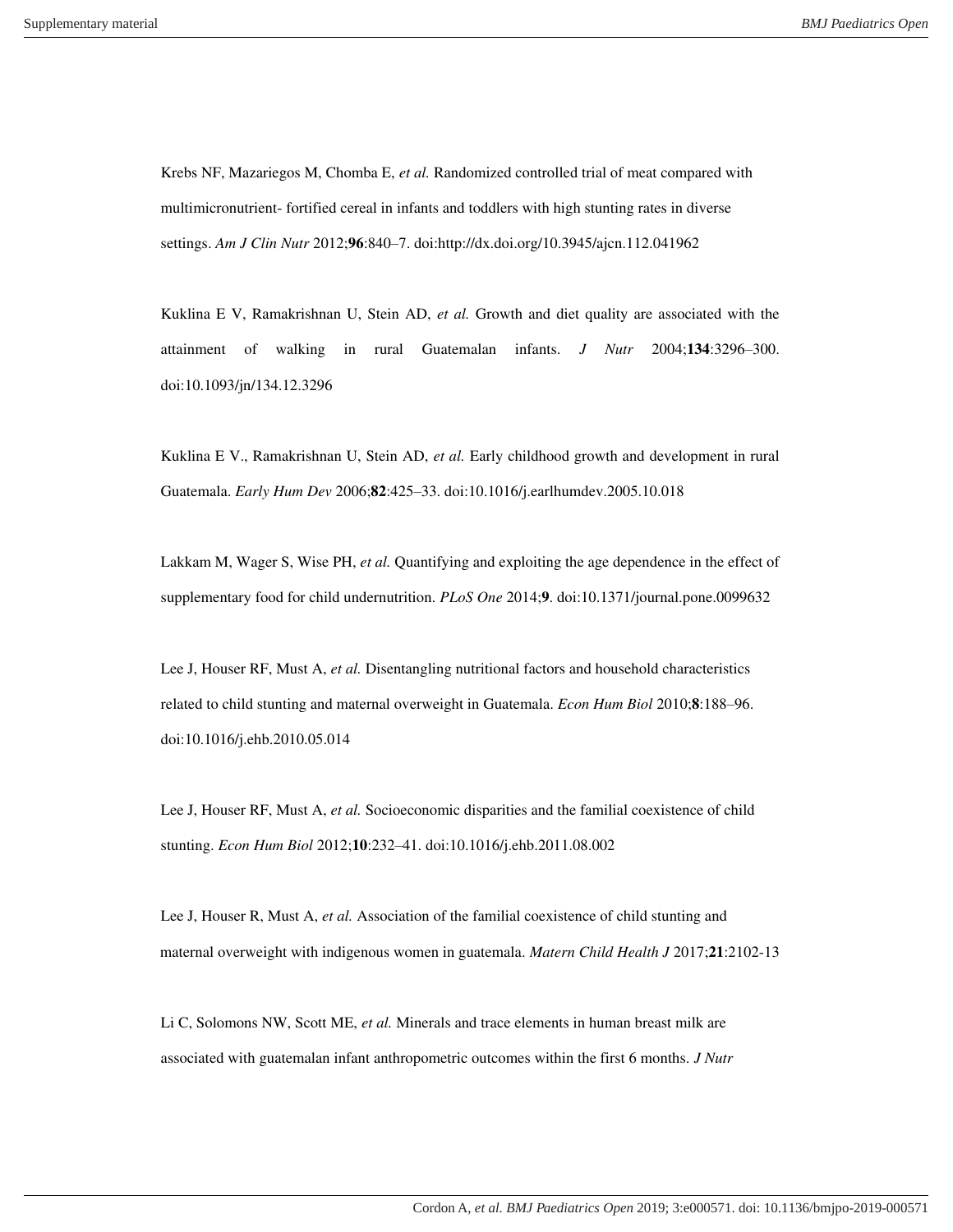2016;**146**:2067–74. doi:10.3945/jn.116.232223

Li H, Barnhart HX, Stein AD, *et al.* Effects of early childhood supplementation on the educational achievement of women. *Pediatrics* 2003;**112**:1156–62. doi:10.1542/peds.112.5.1156

Li H, DiGirolamo AM, Barnhart HX, *et al.* Relative importance of birth size and postnatal growth for women's educational achievement. *Early Hum Dev* 2004;**76**:1–16. doi:10.1016/j.earlhumdev.2003.09.007

Li H, Stein AD, Barnhart XH, *et al.* Associations between prenatal and postnatal growth and adult body size and composition. *Am J Clin Nutr* 2003;**77**:1498–505. doi:10.1093/ajcn/77.6.1498

Liu X, Behrman JR, Stein AD, *et al.* Prenatal care and child growth and schooling in four low- and medium-income countries. *PLoS One* 2017;**12**:1–21

Luna-González D V, Sørensen M. Higher agrobiodiversity is associated with improved dietary diversity, but not child anthropometric status, of Mayan Achí people of Guatemala. *Public Health Nutr* 2018;**21**:1–14

Lundeen EA, Stein AD, Adair LS, *et al.* Height-for-age z scores increase despite increasing height deficits among children in 5 developing countries. *Am J Clin Nutr* 2014;**100**:821–5. doi:10.3945/ajcn.114.084368

Maluccio J, Hoddinott J, Behrman J, *et al.* The impact of improving nutrition during early childhood on education among Guatemalan adults. *Econ J* 2009;**119**:734–63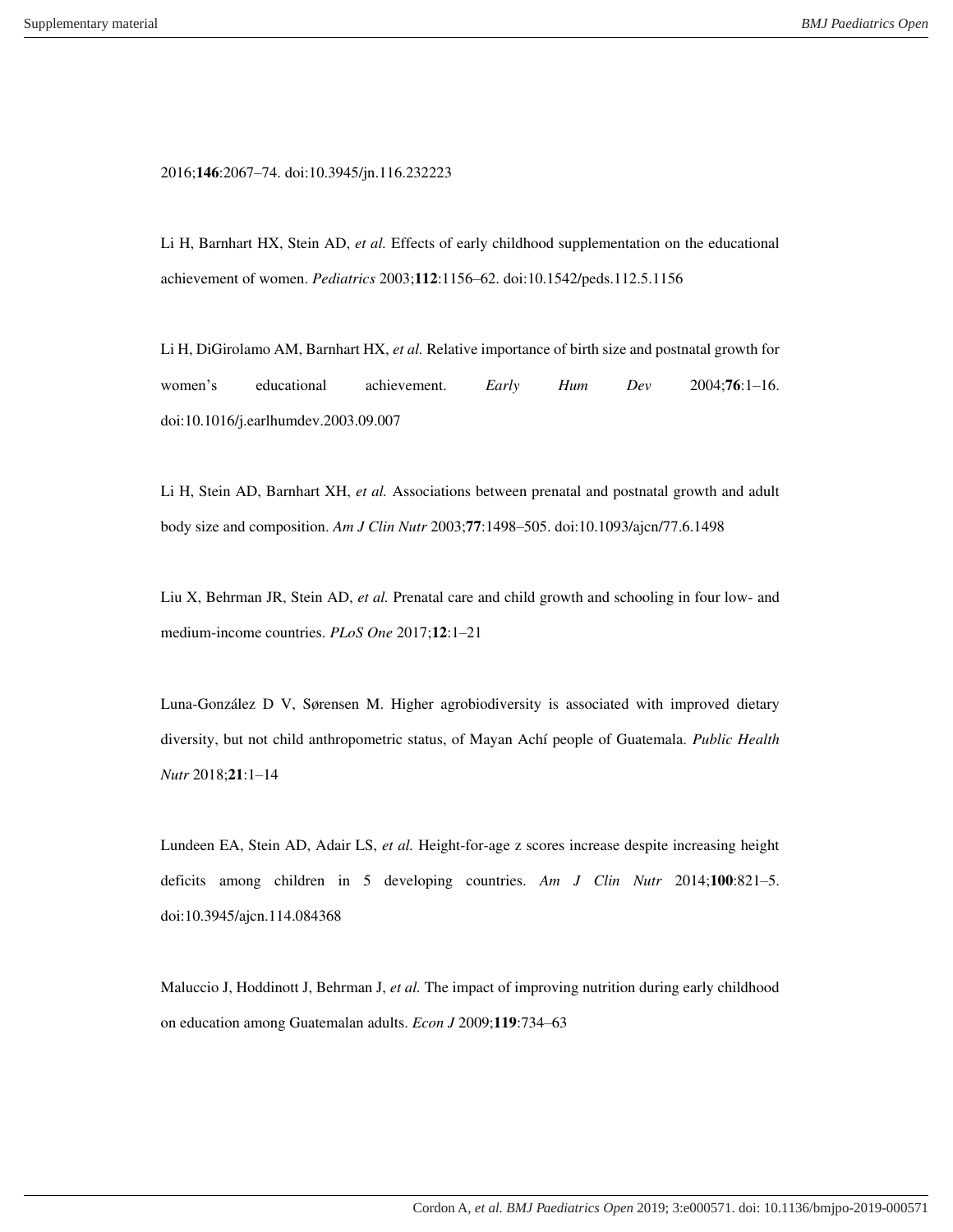Martinez B, Cardona S, Rodas P, *et al.* Developmental outcomes of an individualized complementary feeding intervention for stunted children: a sub study from a larger randomized controlled trial in Guatemala. *BMJ Paediatr Open* 2018;**2**: e000314. doi:10.1136/bmjpo-2018-000314

Martinez B, Webb MF, Gonzalez A, *et al.* Complementary feeding intervention on stunted Guatemalan children: a randomised controlled trial. *BMJ Paediatr Open* 2018;**2**:e000213. doi:10.1136/bmjpo-2017-000213

Martorell R, Horta BL, Adair LS, *et al.* Weight gain in the first two years of life is an important predictor of schooling outcomes in pooled analyses from five birth cohorts from low- and middleincome countries. *J Nutr* 2010;**140**:348–534. doi:10.3945/jn.109.112300

Martorell R, Zongrone A. Intergenerational influences on child growth and undernutrition. *Paediatr Perinat Epidemiol* 2012;**26**:302–14. doi:10.1111/j.1365-3016.2012.01298.x

Martorell R, Young MF. Patterns of stunting and wasting: potential explanatory factors. *Adv Nutr* 2012;**3**:227–33. doi:10.3945/an.111.001107.227

Mazariegos M, Hambidge KM, Westcott JE, *et al.* Neither a zinc supplement nor phytate-reduced maize nor their combination enhance growth of 6- to 12-month-old Guatemalan infants. *J Nutr* 2010;**140**:1041–8. doi:10.3945/jn.109.115154

Monroy-Valle M, Coyoy W, De León J, *et al.* Determinantes dietéticos del consumo de zinc en menores de cinco años con retardo de crecimiento en comunidades mayas de Guatemala. *Rev Peru Med Exp Salud Publica* 2018;**34**:451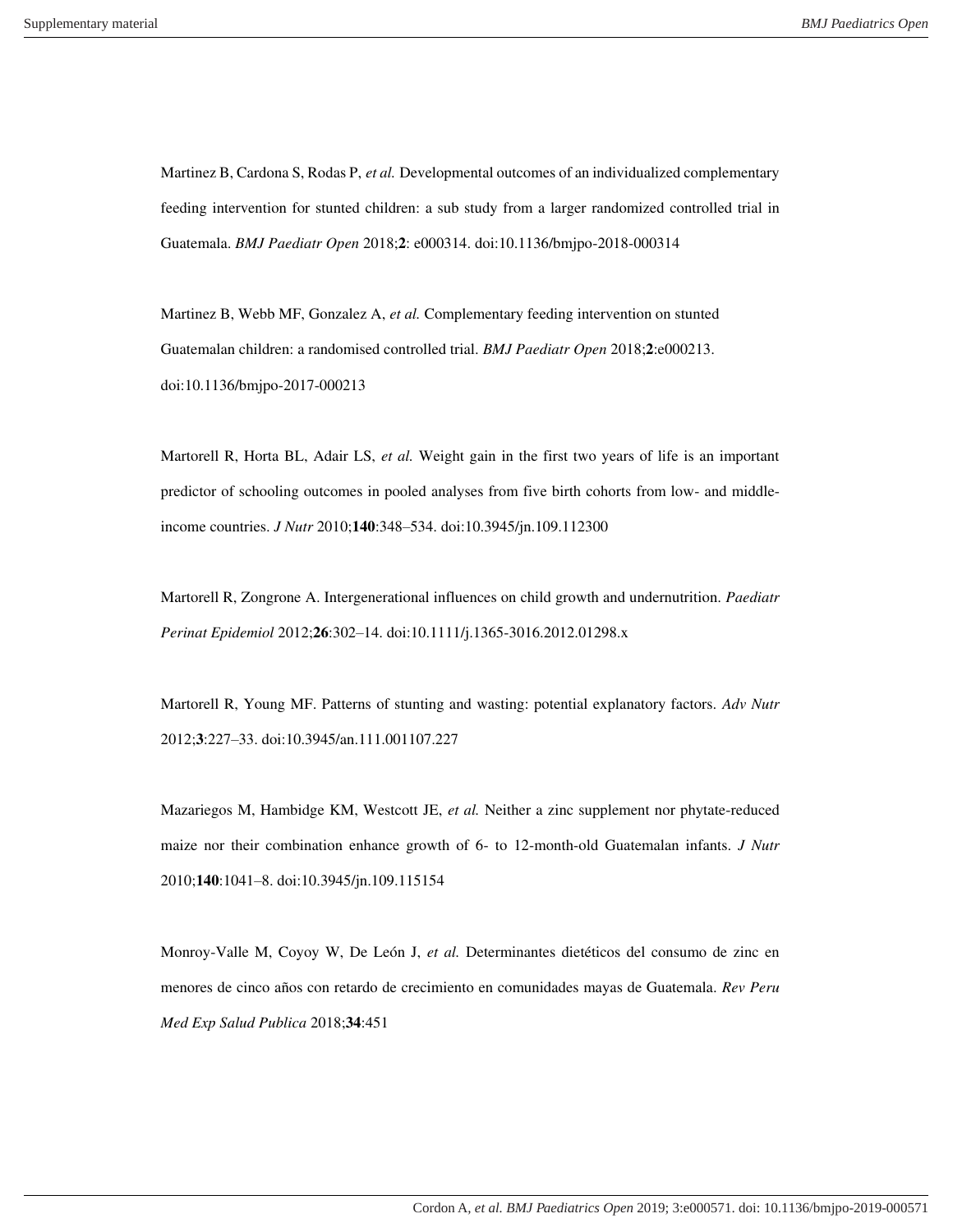Muros JJ, Briones M, Rodríguez G, *et al.* Double burden of malnutrition in rural and urban Guatemalan school children. *Nutr Hosp* 2016;**33**:345–50

Nagata JM, Gippetti J, Wager S, *et al.* Prevalence and predictors of malnutrition among Guatemalan children at 2 years of age. *PLoS One* 2016;**11**:1–13

Newman JE, Garces A, Mazariegos M, *et al.* Theory-driven process evaluation of a complementary feeding trial in four countries. *Health Educ Res* 2014;**29**:297–305. doi:10.1093/her/cyt115

Ng CD. From birth to adulthood: anthropometric trajectories and their implications for chronic diseases in Guatemala. *J Biosoc Sci* 2019;**51**:292–306

Olney DK, Leroy J, Bliznashka L, *et al.* PROCOMIDA, a food-assisted maternal and child health and nutrition program, reduces child stunting in Guatemala: A cluster-randomized controlled intervention trial. *J Nutr* 2018;**148**:1493–505. doi:10.1093/jn/nxy138

Paciorek CJ, Stevens GA, Finucane MM, *et al.* Children's height and weight in rural and urban populations in low-income and middle-income countries: A systematic analysis of populationrepresentative data. *Lancet Glob Heal* 2013;**1**:e300–9. doi:10.1016/S2214-109X(13)70109-8

Palacios A, Villanueva L, Cuy-Castellanos D, *et al.* Acceptability of a 21 micronutrient-fortified atole and its impact on health and nutrition in children under 6 years of age from Guatemala City. *Arch Latinoam Nutr* 2017;**67**:15–22

Paz V. Monitoreo de las acciones de la ventana de los mil días. Guatemala City: Centro de Investigaciones Ecónomicas Nacionales; 2014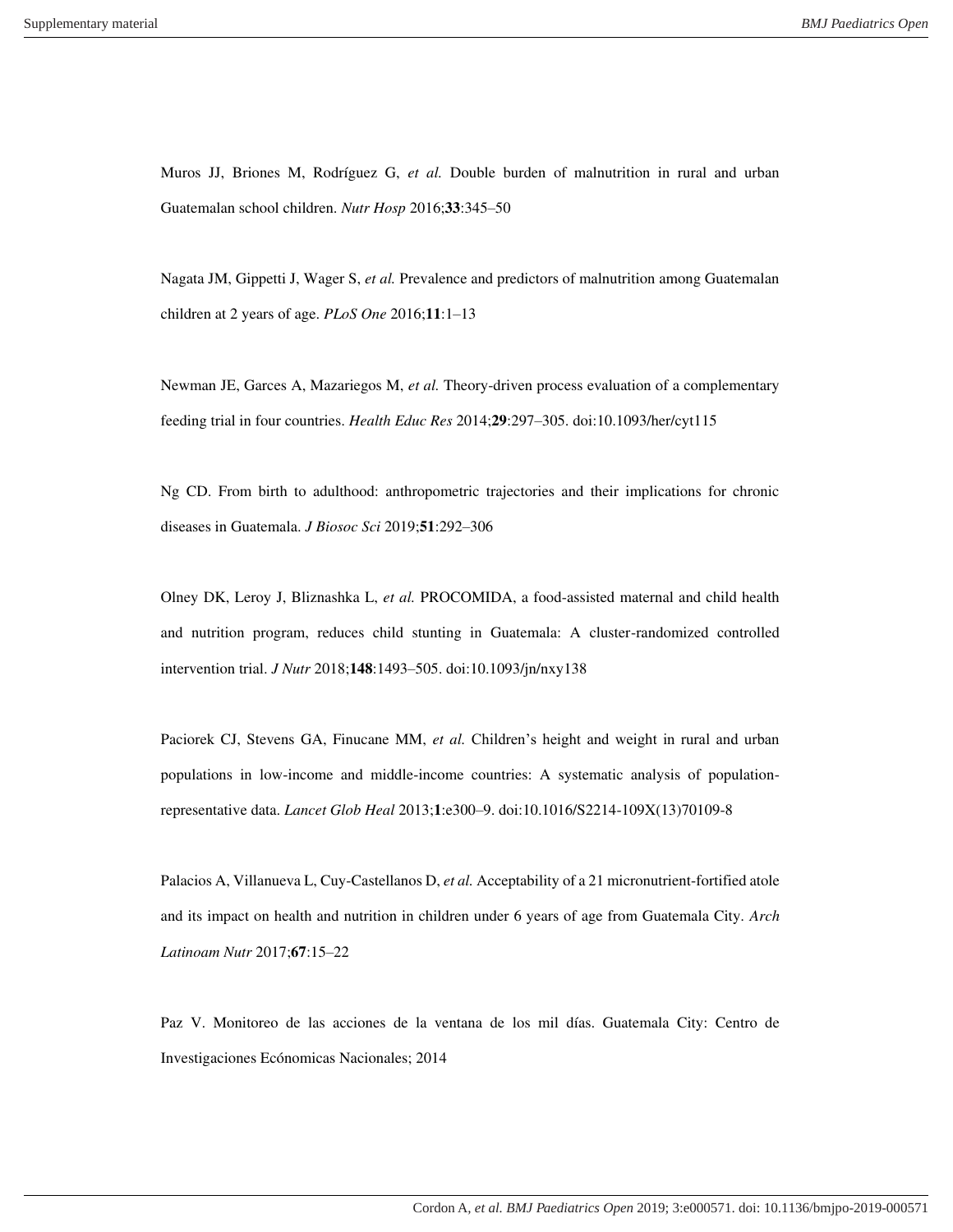Pelletier DL, Frongillo EA, Gervais S, *et al.* Nutrition agenda setting, policy formulation and implementation: Lessons from the Mainstreaming Nutrition Initiative. *Health Policy Plan* 2012;**27**:19–31. doi:10.1093/heapol/czr011

Poder TG, He J. How can sanitary infrastructures reduce child malnutrition and health inequalities? Evidence from Guatemala. *J Dev Eff* 2011;**3**:543–66. doi:10.1080/19439342.2011.626059

Poder TG, He J. The role of ethnic and rural discrimination in the relationship between income inequality and health in Guatemala. *Int J Heal Serv* 2015;**45**:285–305. doi:10.1177/0020731414568509

Prentice AM, Ward KA, Goldberg GR, *et al.* Critical windows for nutritional interventions against stunting. *Am J Clin Nutr* 2013;**97**:911–8. doi:10.3945/ajcn.112.052332.1

Puentes E, Wang F, Behrman JR, *et al.* Early life height and weight production functions with endogenous energy and protein inputs. *Econ Hum Biol* 2016;**22**:65–81. doi:10.1016/j.ehb.2016.03.002

Pulgar D. Proyecto inseguridad alimentaria y desnutricion en Guatemala. https://idl-bncidrc.dspacedirect.org/handle/10625/56354 (Accessed August 2019)

Ramirez-Zea M, Kroker-Lobos MF, Close-Fernandez R, *et al.* The double burden of malnutrition in indigenous and nonindigenous. *Am J Clin Nutr* 2014;**100**:1644S-1651S. doi:10.3945/ajcn.114.083857.1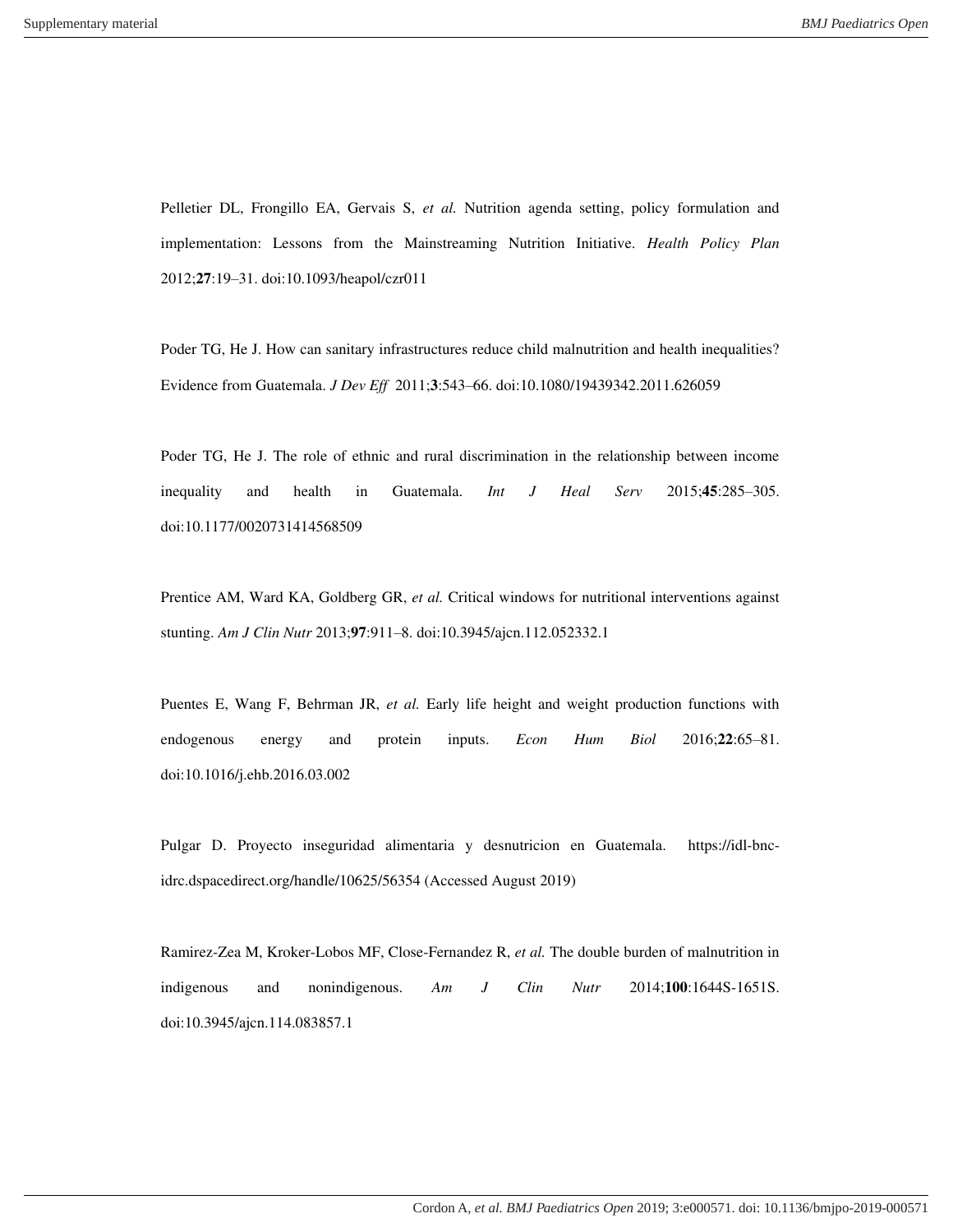Ramirez-Zea M, Melgar P, Rivera JA. INCAP Oriente longitudinal study: 40 years of history and legacy. *J Nutr* 2010;**140**:397–401

Restrepo-Méndez MC, Barros AJD, Requejo J, *et al.* Avances en la reducción de las desigualdades en materia de salud reproductiva, materna, neonatal e infantil en América Latina y el Caribe: un programa inacabado. *Rev Panam Salud Publica* 2015;**2010**:9–16

Reurings M, Vossenaar M, Doak CM, *et al.* Stunting rates in infants and toddlers born in metropolitan Quetzaltenango, Guatemala. *Nutrition* 2013;**29**:655–60. doi:10.1016/j.nut.2012.12.012

Ruel MT, Menon P. Child feeding practices are associated with child nutritional status in Latin America: innovative uses of the demographic and health surveys. *J Nutr* 2002;**132**:1180–7. doi:10.1093/jn/132.6.1180

Schooley J, Morales L. Learning from the community to improve maternal-child health and nutrition: The positive deviance/hearth approach. *J Midwifery Women's Health* 2007;**52**:376–83. doi:10.1016/j.jmwh.2007.03.001

Sereebutra P, Solomons N, Aliyu MH, *et al.* Sociodemographic and environmental predictors of childhood stunting in rural Guatemala. *Nutr Res* 2006;**26**:65–70. doi:10.1016/j.nutres.2006.02.002

Solomons NW, Vossenaar M. Towards appropriate feeding to prevent malnutrition in infants and toddlers. *Eur J Clin Nutr* 2018;**72**:1274–81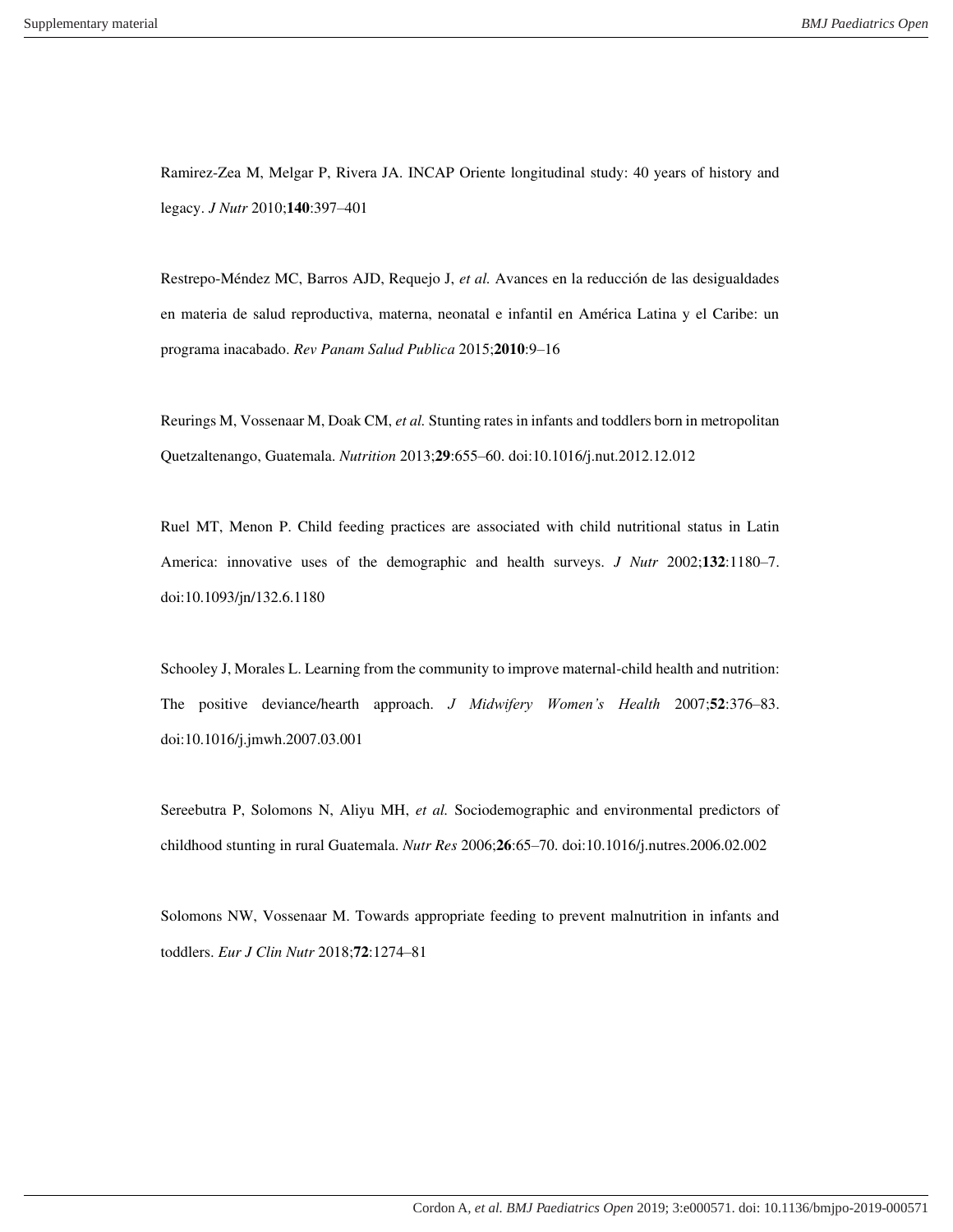Solomons NW, Vossenaar M, Chomat AM, *et al.* Stunting at birth: Recognition of early-life linear growth failure in the western highlands of Guatemala. *Public Health Nutr* 2015;**18**:1737–45. doi:10.1017/S136898001400264X

Soto-Méndez MJ, Romero-Abal ME, Schümann K, *et al.* Normative fecal calprotectin concentrations in Guatemalan preschoolers are high relative to children reported elsewhere. *J Pediatr Gastroenterol Nutr* 2017;**64**:238–44

Stein AD, Barnhart HX, Wang M, *et al.* Comparison of linear growth patterns in the first three years of life across two generations in Guatemala. *Pediatrics* 2004;**113**:e270–5. doi:10.1542/peds.113.3.e270

Stein AD, Barros FC, Bhargava SK, *et al.* Birth status, child growth, and adult outcomes in low- and middle-income countries. *J Pediatr* 2013;**163**:1740-1746.e4. doi:10.1016/j.jpeds.2013.08.012

Stein AD, Corvalan C, Gregory C, *et al.* Size at birth, infant, early and later childhood growth and adult body composition: a prospective study in a stunted population. *Int J Epidemiol* 2007;**36**:550–7. doi:10.1093/ije/dym010

Stein AD, Wang M, Digirolamo A, *et al.* Height for Age Increased While Body Mass Index for Age Remained Stable between 1968 and. *J Nutr* 2008;**139**:365–9. doi:10.3945/jn.108.098343

Stein A, Wang M, DiGirolamo A, *et al.* Nutritional supplementation in early childhood, schooling, and intellectual functioning in adulthood: a prospective study in Guatemala. *Arch Pediatr Adolesc Med* 2008;**162**:612–8. doi:10.1016/j.jpsychires.2012.01.005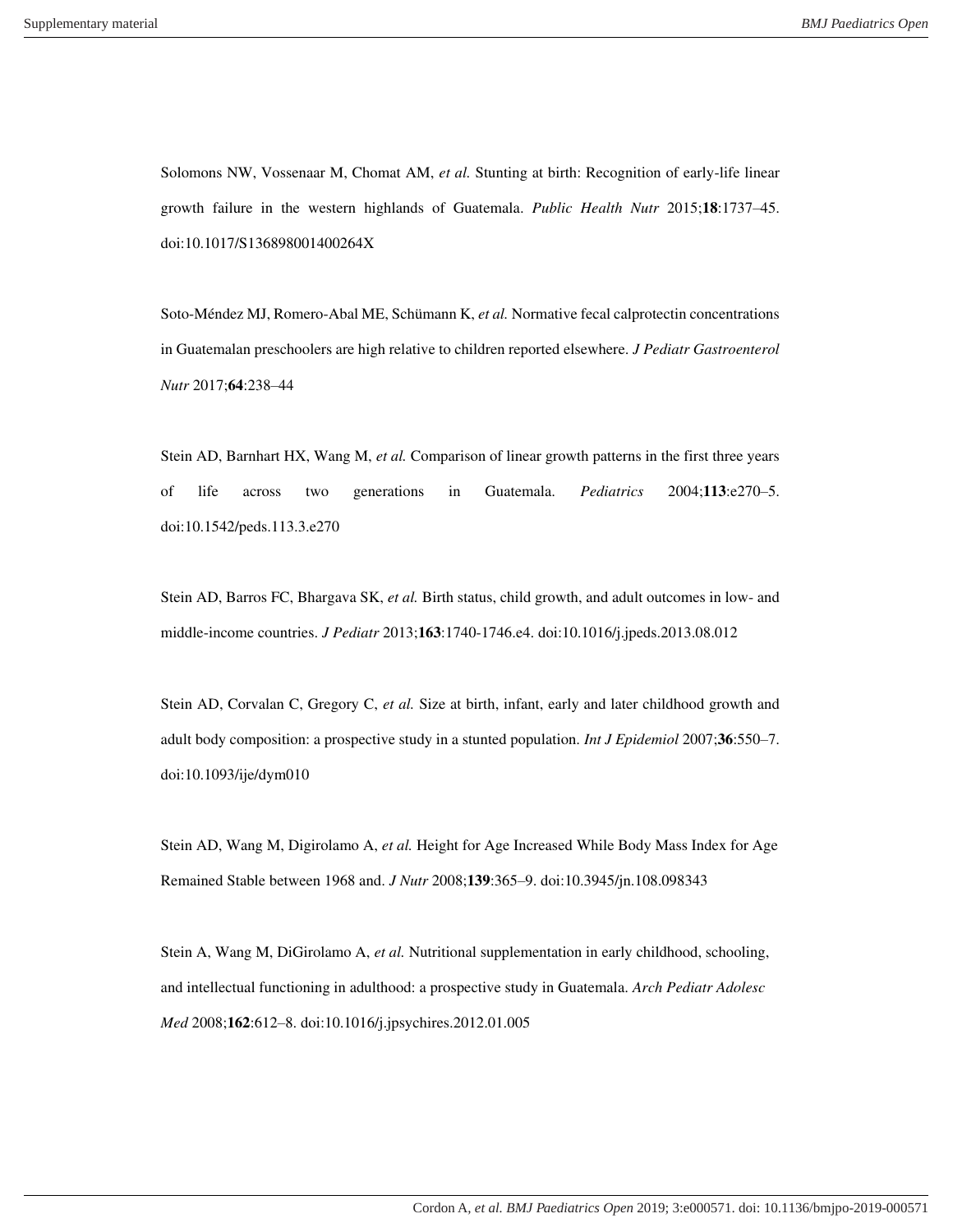Stein AD, Wang M, Martorell R, *et al.* Growth patterns in early childhood and final attained stature: data from five birth cohorts from low- and middle-income countries. *Am J Hum Biol* 2010;**22**:353 9. doi:10.1002/ajhb.20998

Stein AD, Wang M, Ramirez-Zea M, *et al.* Exposure to a nutrition supplementation intervention in early childhood and risk factors for cardiovascular disease in adulthood: Evidence from Guatemala. *Am J Epidemiol* 2006;**164**:1160–70. doi:10.1093/aje/kwj328

Sweeney S, Davenport F, Grace K. Combining insights from quantile and ordinal regression: child malnutrition in Guatemala. *Econ Hum Biol* 2013;**11**:164–77. doi:10.1016/j.ehb.2012.06.001

Thompson L, Peñaloza R, Stormfields K, *et al.* Validation and adaptation of rapid neurodevelopmental assessment instrument for infants in Guatemala. *Child Care Health Dev* 2015;**41**:1131–9. doi:10.1111/cch.12279

Tumilowicz A, Habicht J, Pelto G, *et al.* Gender perceptions predict sex differences in growth patterns of indigenous Guatemalan infants and young children. *Am J Clin Nutr* 2015;**102**:1249–58. doi:10.3945/ajcn.114.100776

Van de Poel E, O'Donnell O, Van Doorslaer E. Are urban children really healthier? Evidence from 47 developing countries. *Soc Sci Med* 2007;**65**:1986–2003. doi:10.1016/j.socscimed.2007.06.032

Varela-Silva MI, Bogin B, Sobral JAG, *et al.* Deep data science to prevent and treat growth faltering in Maya children. *Eur J Clin Nutr* 2016;**70**:679–80. doi:10.1038/ejcn.2016.63